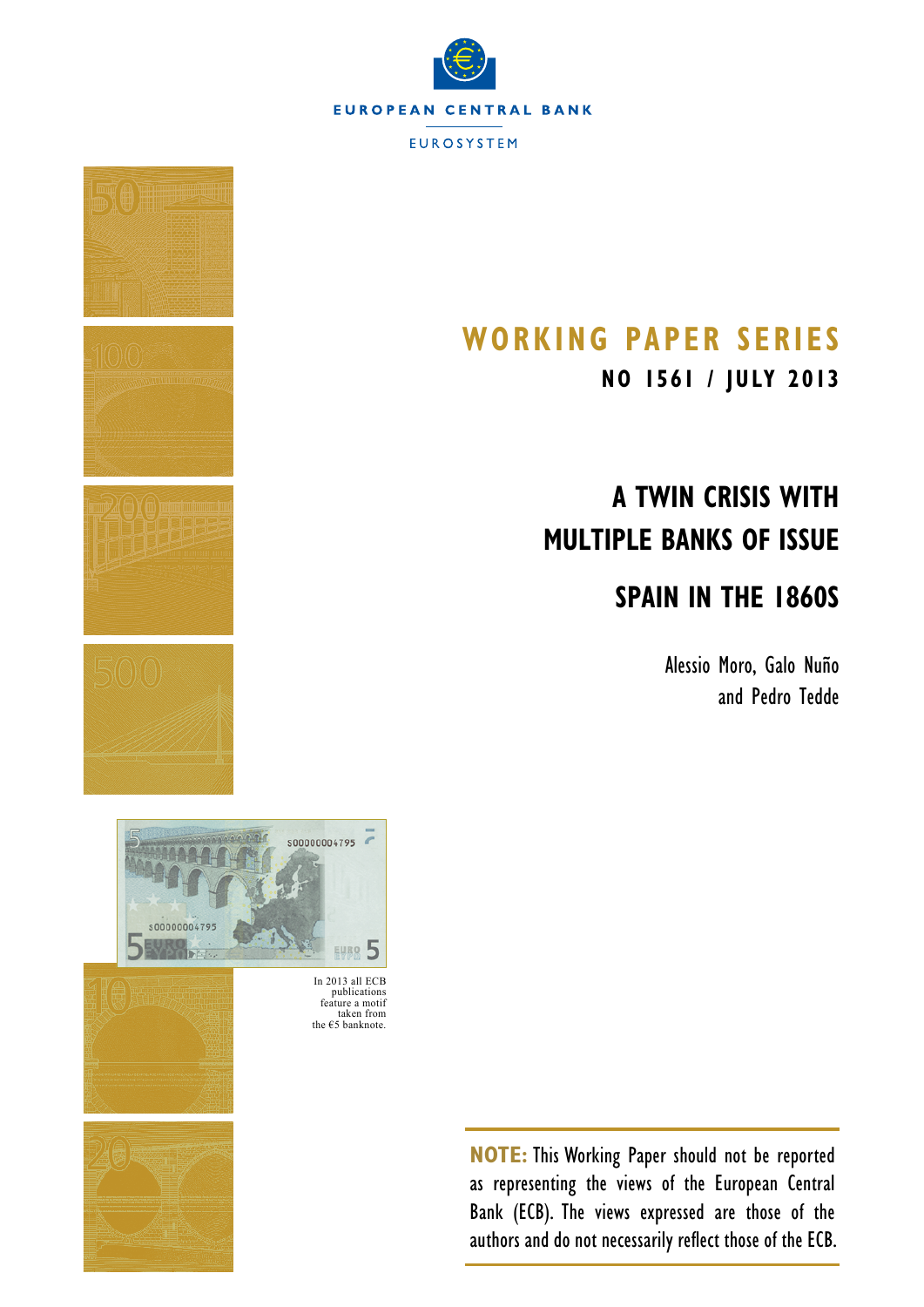#### **Acknowledgements**

We are grateful to Michael Bordo, Charles Calomiris, Beniamino Moro, Tano Santos, George Selgin, Gabriel Tortella, Eugene White, an anonymous referee and seminar participants at the ECB, the Bank of Spain and Carlos III for useful comments. We are especially thankful to Leandro Prados de la Escosura for his comments, in particular those regarding the reconstruction of the capital account. Jimena Llopis and Gabriel Aparicio are kindly acknowledged for excellent research assistance. Alessio Moro is at the Department of Economics and Business, University of Cagliari. Galo Nuño is at European Central Bank, Kaiserstrasse 29, 60311. Pedro Tedde is at Banco de España, Servicio de Estudios, Alcalá 48, 28014 Madrid. The views expressed are those of the authors and do not represent the views of the ECB, the Bank of Spain or the Eurosystem.

#### **Alessio Moro**

[University of Cagliari](http://www.unica.it/pub/english/)

**Galo Nuño** [European Central Bank](http://www.ecb.europa.eu/home/html/index.en.html); e-mail: [galo.nuno@ecb.europa.eu](mailto:galo.nuno%40ecb.europa.eu?subject=)

**Pedro Tedde** [Banco de España](http://www.bde.es/bde/en/)

#### **© European Central Bank, 2013**

| Address        | Kaiserstrasse 29, 60311 Frankfurt am Main, Germany  |
|----------------|-----------------------------------------------------|
| Postal address | Postfach 16 03 19, 60066 Frankfurt am Main, Germany |
| Telephone      | $+496913440$                                        |
| Internet       | http://www.ecb.europa.eu                            |
| Fax            | $+496913446000$                                     |
|                |                                                     |

All rights reserved.

| ISSN                   | 1725-2806 (online)           |
|------------------------|------------------------------|
| <b>EU Catalogue No</b> | $QB-AR-13-058-EN-N$ (online) |

Any reproduction, publication and reprint in the form of a different publication, whether printed or produced electronically, in whole or in part, is permitted only with the explicit written authorisation of the ECB or the authors.

This paper can be downloaded without charge from http://www.ecb.europa.eu or from the Social Science Research Network electronic library at http://ssrn.com/abstract\_id=2280494.

Information on all of the papers published in the ECB Working Paper Series can be found on the ECB's website, [http://www.ecb.](http://www.ecb.europa.eu/pub/scientific/wps/date/html/index.en.html) [europa.eu/pub/scientific/wps/date/html/index.en.html](http://www.ecb.europa.eu/pub/scientific/wps/date/html/index.en.html)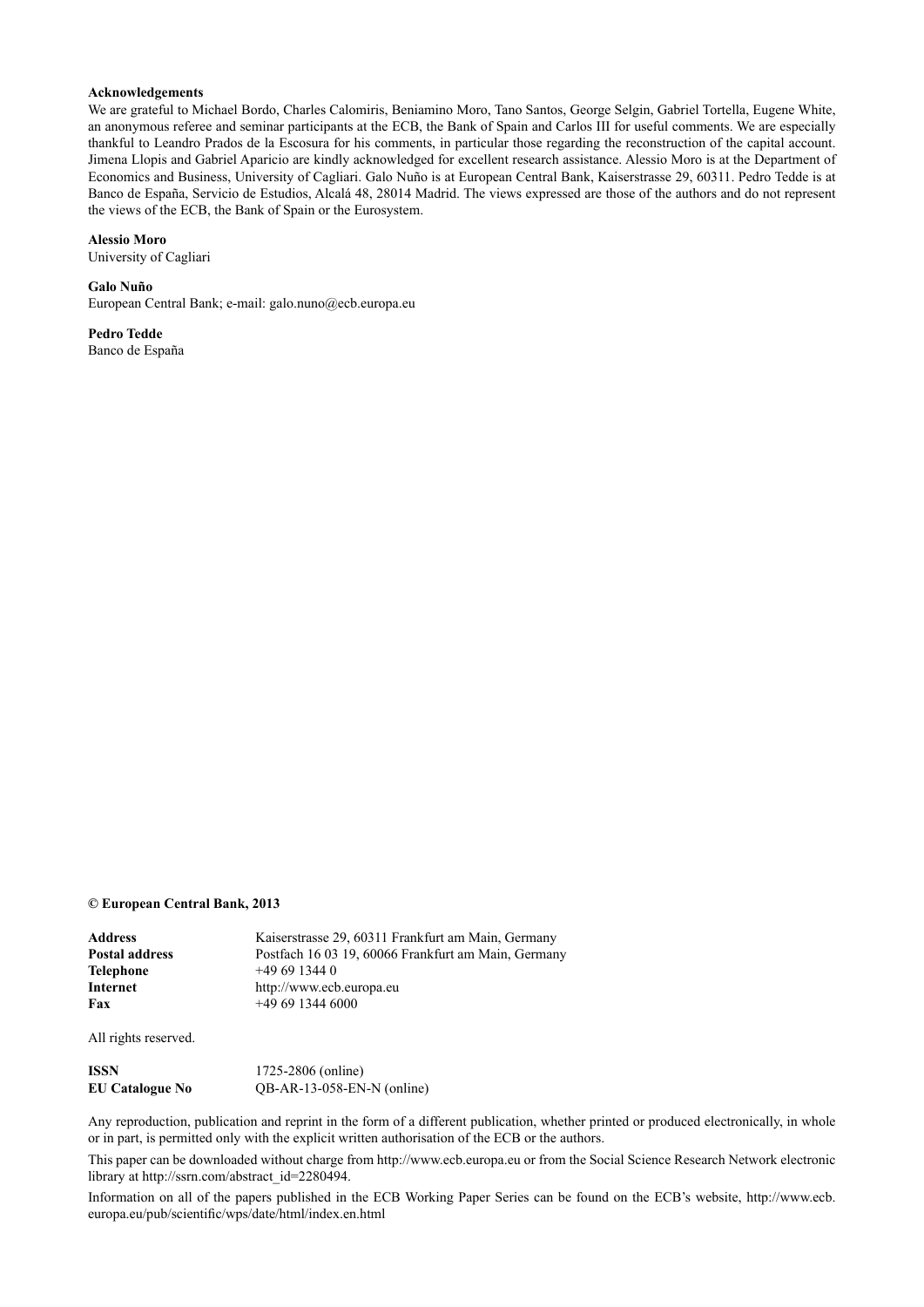#### **Abstract**

We document t[he](#page-2-0) twin crisis that affected Spain in the mid-1860s. First, we trace back its origins to the international crisis of 1864-66. Next, we describe the particular banking sector of Spain, characterized by the coexistence of the Bank of Spain with multiple local banks of issue. We analyze the microeconomic behavior of each bank in response to the crisis and find that, overall, the banks of issue performed well during the crisis. The Bank of Spain resulted as the most destabilizing institute due to its involvement with a Government on the brink of default.

**Keywords**: sudden stop, lender of last resort, financial crisis, Overend, Gurney and Co.

<span id="page-2-0"></span>**JEL classification**: N13, N23, E31, E5.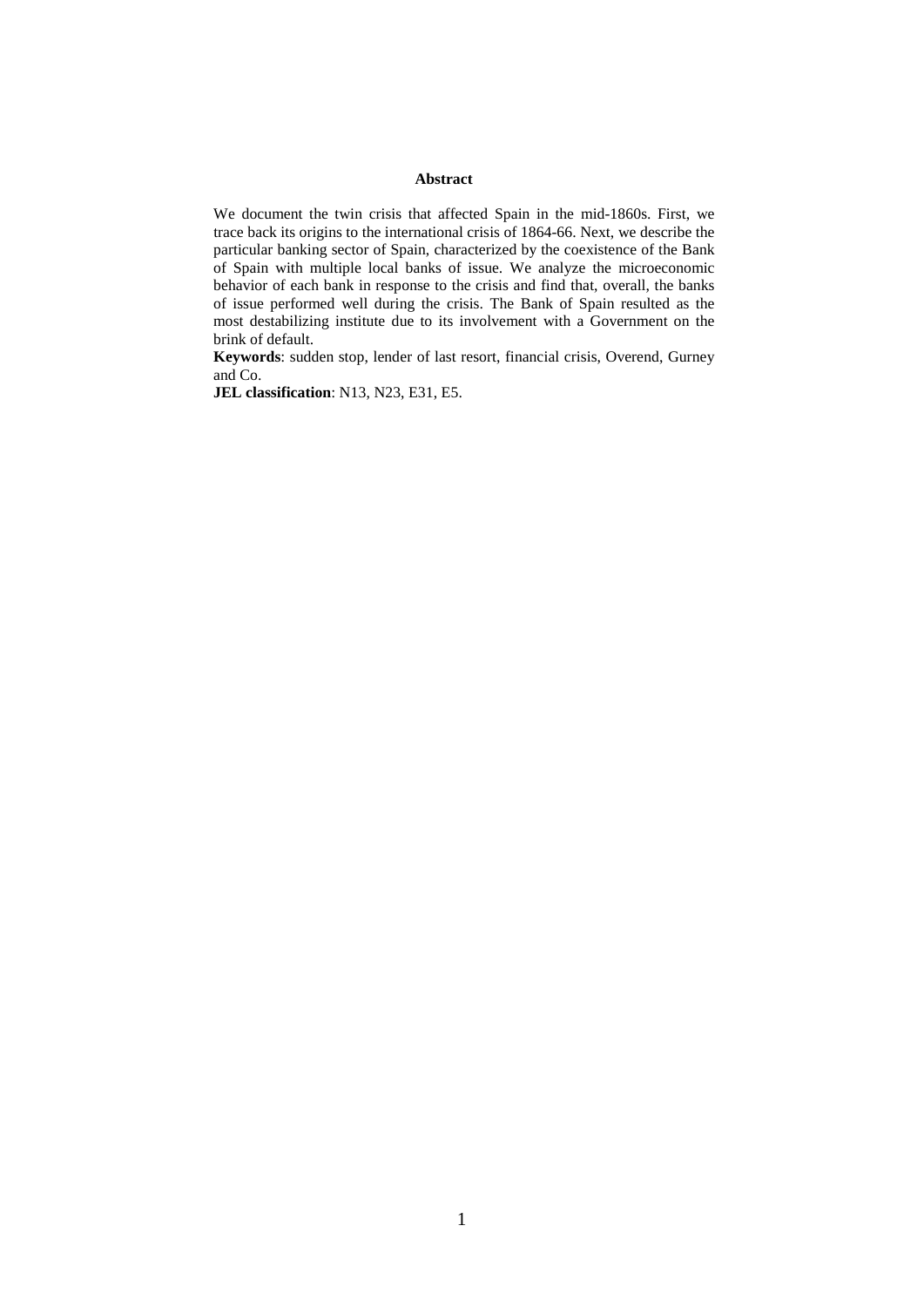### **Non-technical summary**

During the last decades, several emerging market economies have experienced a banking crisis together with a sudden stop. In most of these cases national governments and national central banks adopted several types of interventions to fight the crisis. In this paper we analyze an early example of twin-crisis, which occurred in the 1860s in Spain. The episode is particularly interesting due to the decentralized nature of the Spanish banking system of that time.

We document how, at the beginning of the 1860s, Spain experienced a large and relatively quick inflow of foreign capital followed by a sudden stop in the middle of the decade. In the following years the Spanish economy was hit by a severe banking and economic crisis with GDP falling by more than 10% in 1868 and half of the Spanish banks going bankrupt in the years between 1865 and 1870.

We argue that the main reason of the stop in capital inflows is the international financial crisis of 1864-66. This was a major crisis that affected most European economies and provoked the fall of one of the largest London banks, Overend, Gurney and Co., which was followed by the 'Black Friday' of May 1866, a massive financial panic in the City of London that quickly spread to other countries in Europe. We collect new empirical evidence supporting our claim: capital inflows were abruptly interrupted from 1864 to 1867, in line with a current account correction during the same period and two recessions, a softer one in 1865 and a more severe one in 1868. We document how the two main financial shocks, those of 1864 and 1866, were coincident with large financial panics across Europe.

We also analyze the microeconomic behavior of individual banks of issue in facing the crisis. To this end we construct a database with information about the balance sheets of the banks of issue. We regard this as a natural experiment in which all banks operating under a common regulatory and economic environment face a common aggregate financial shock represented by the twin-crisis. We find that three out of twelve banks of issue existing before the crisis were liquidated due to it. In these cases the direct exposure to unprofitable railways projects or the involvement with investment banks that were bankrupted during the crisis are the main causes of the liquidation. In contrast, a number of banks of issue experienced an improvement in their balance sheet position during the crisis. Such banks had little exposure to risky speculative investments (typically railways projects) and enjoyed a *flight to quality* effect during the panic, by attracting funds withdrawn from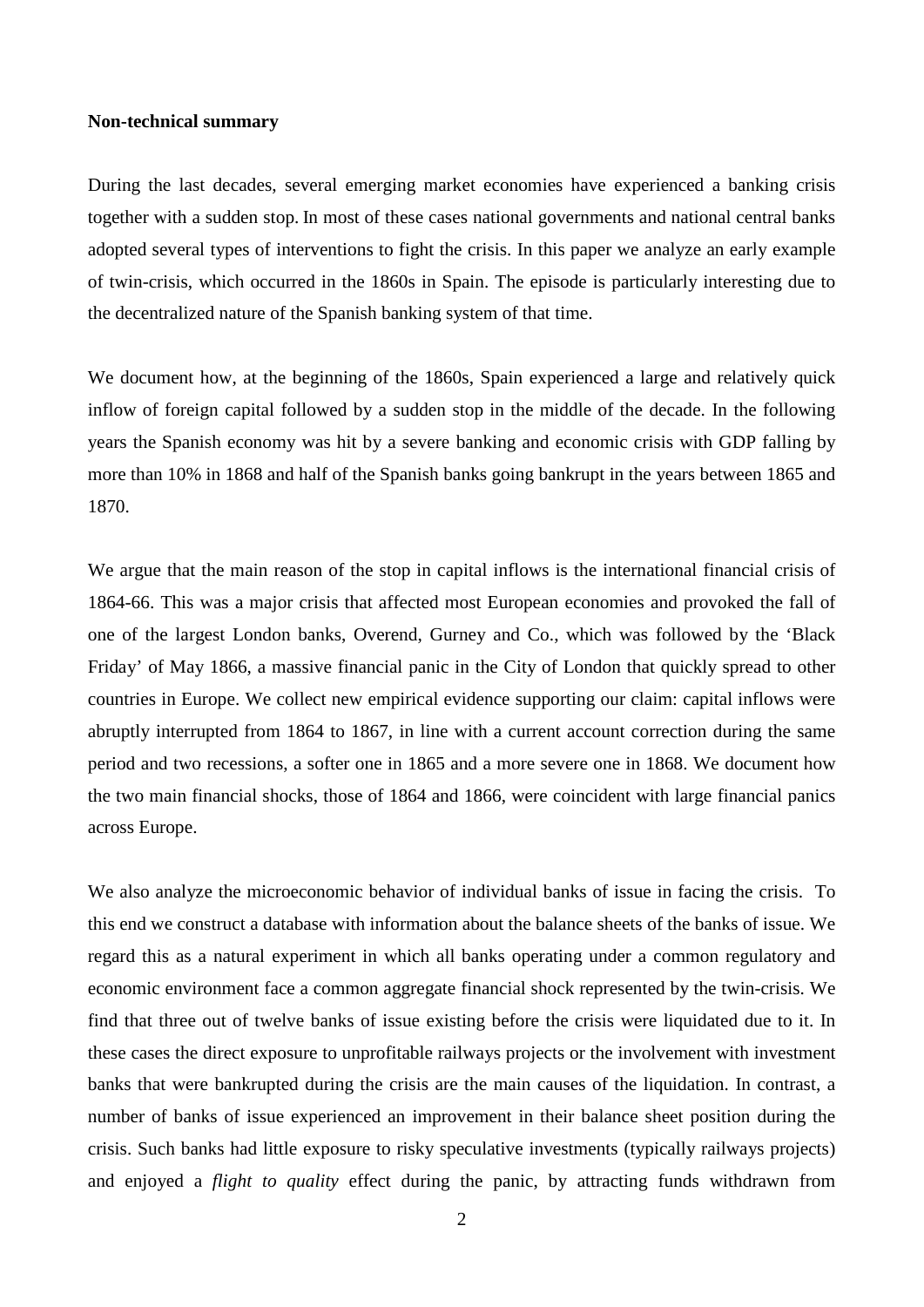investment banks. There is also a number of banks that were created during the crisis and managed to expand their operations and prosper over time.

The largest actor in this picture was the Bank of Spain, which performed in a fashion which is different from the rest of banks. The Bank massively contracted deposit and banknotes during the crisis in an attempt to improve its liquidity ratios. Our results indicate there was a negative correlation between the liquidity of the bank and the share of public debt over its portfolio in the period considered. This was due to the large involvement of the Bank with the Government, which was perceived by the public to be on the brink of bankruptcy. In fact, the operations of the Bank were mainly focused on providing credit to the Government, rather than on discounting bills to the private sector. In addition, Government pressures prevented the Bank from obtaining additional liquidity by selling its holdings of public debt during the crisis.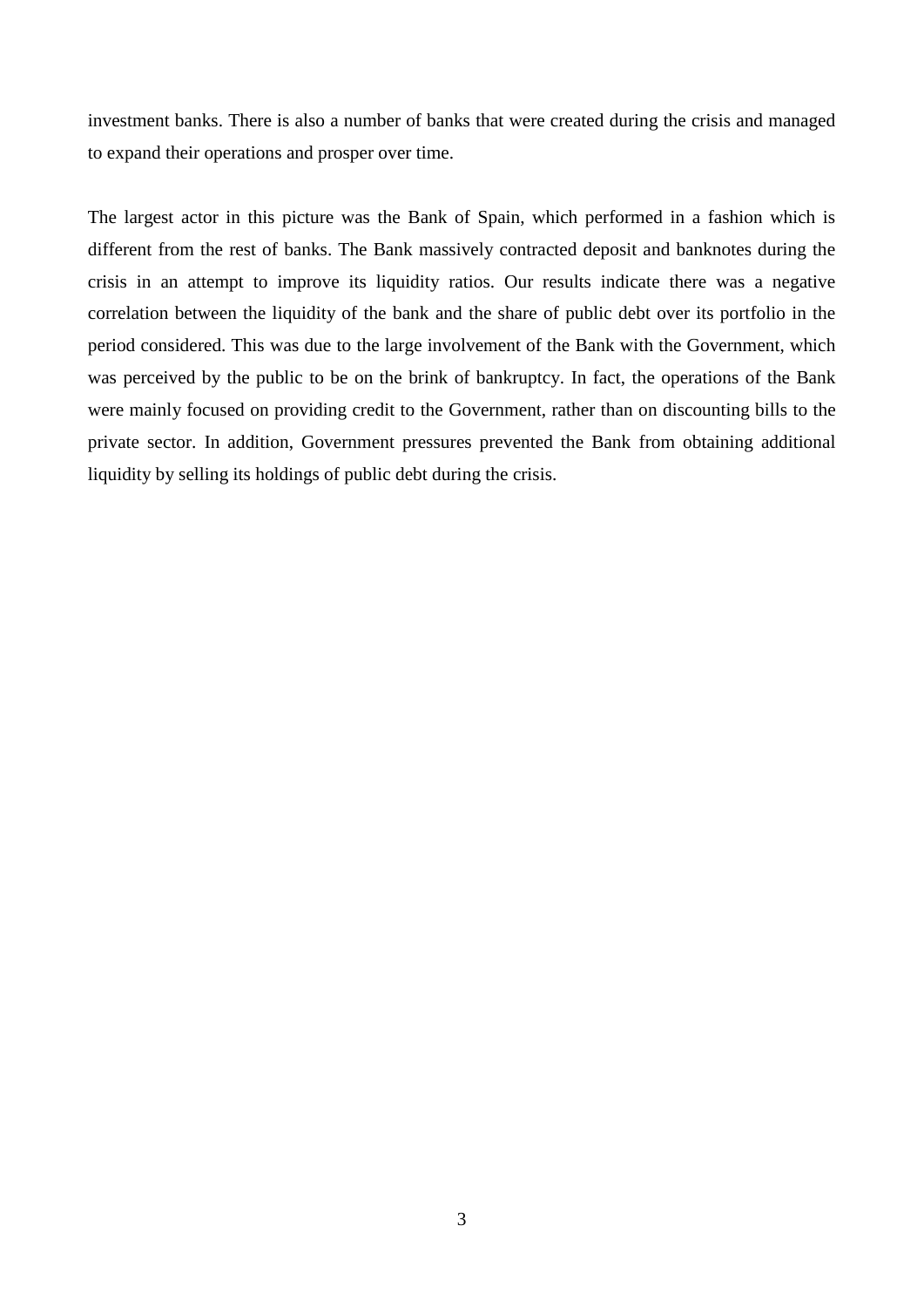## **1. Introduction**

During the last decades, several emerging market economies have experienced a banking crisis together with a sudden stop.<sup>[2](#page-5-0)</sup> For instance, Eichengreen, Gupta and Mody (2008) find that roughly 50 percent of sudden stops coincide with banking crisis, while only 30 percent coincides with a currency crisis. In this paper we analyze an early example of twin-crisis, which occurred in the 1860s in Spain. $3$ 

We first reconstruct a series of the capital account balance of the Spanish economy to document how, at the beginning of the 1860s, Spain experienced a large and relatively quick inflow of foreign capital followed by a sudden stop in the middle of the decade. In the following years the Spanish economy was hit by a severe banking and economic crisis with GDP falling by more than 10% in 1868 and roughly half of the Spanish banks going bankrupt in the years between 1865 and 1870. We argue that the main reason of the stop in capital inflows is the international financial crisis of 1864-66. This was a major crisis that affected most European economies and provoked massive financial panics in Paris and London that spread to other countries in Europe.

The episode is particularly interesting due to the decentralized nature of the Spanish banking system of that time. This period was characterized by the coexistence of the Bank of Spain and other local banks of issue in a system of fractional-reserve banking. The Law of Banks of Issue of 1856 created such a system of multiple banks of issue. New banks had the monopoly of emission in their respective cities, while the Bank of Spain retained the monopoly in Madrid and in any place where no bank of issue was to be created.

We analyze the microeconomic behavior of individual banks of issue in facing the crisis. In this, our analysis differs from that of Schnabel (2004), who focuses on how the sudden stop and the banking crisis fostered each other in a vicious spiral during the German twin-crisis of the 1931. Here we analyze the balance sheet of the individual bank of issue, which takes the twin-crisis as given and behaves accordingly. This can be regarded as a natural experiment in which all banks operating under a common regulatory and economic environment face a common aggregate

<span id="page-5-0"></span> $2 \text{ A sudden stop is typically defined as a sudden reduction in capital inflows and a corresponding sharp reversal from }$ large current account deficits into smaller deficits or even small surpluses, typically followed by a sharp decrease in output. See, for example, Calvo and Reinhart (2000) or Edwards (2004).

<span id="page-5-1"></span><sup>&</sup>lt;sup>3</sup> The term "twin-crisis" is commonly used to indicate a banking crisis occurring together with a currency crisis, as in Kaminsky and Reinhart (1999). Here we use this term to denote a banking crisis occurring together with a sudden stop.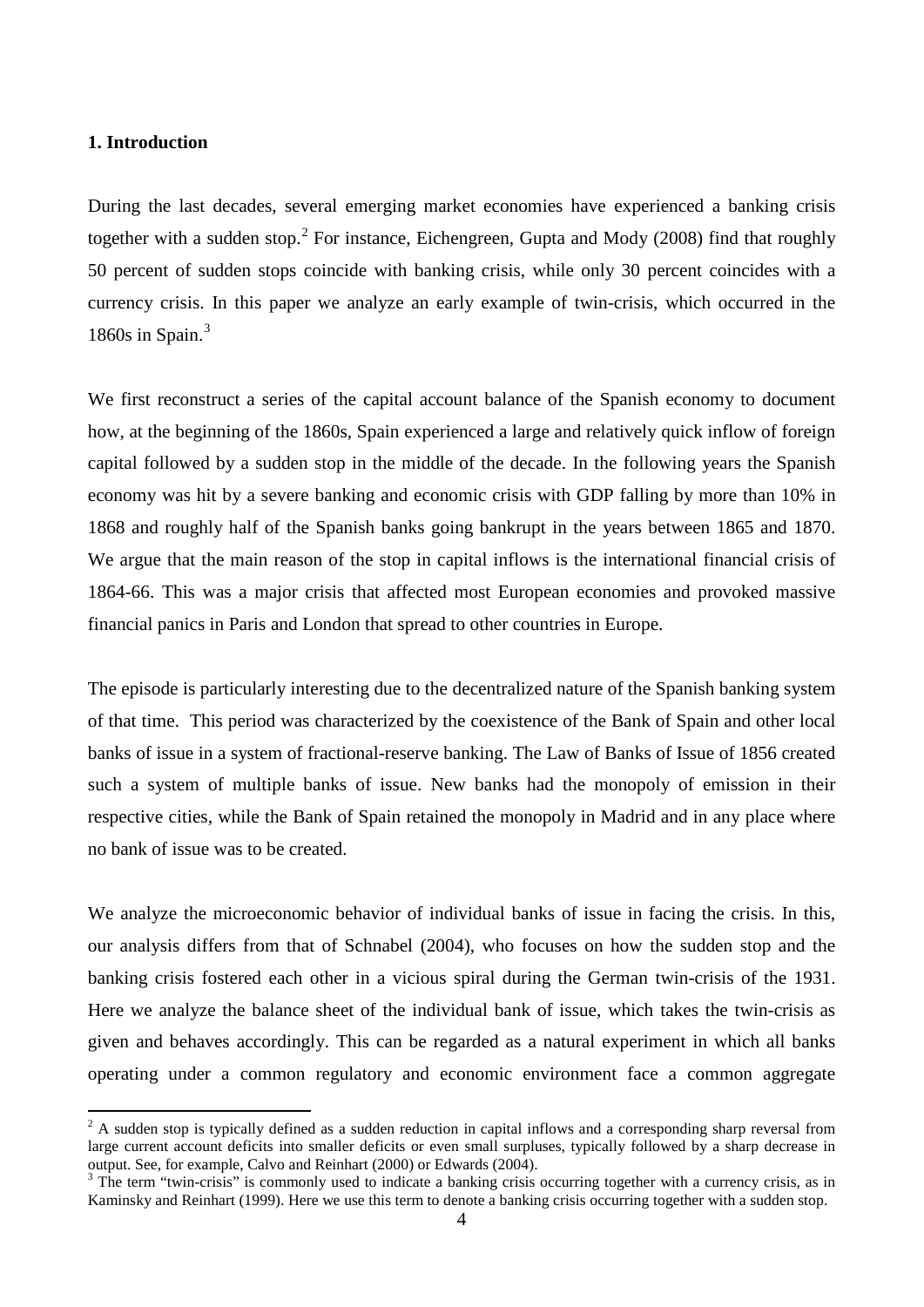financial shock represented by the twin-crisis. In this view, our analysis shares some similarities with Accominotti (2012).

We find that three out of twelve banks of issue existing before the crisis were liquidated due to it. In these cases the direct exposure to unprofitable railways projects or the involvement with investment banks that were bankrupted during the crisis are the main causes of the liquidation. In contrast, a number of banks of issue experienced an improvement in their balance sheet position during the crisis. Such banks had little exposure to risky speculative investments (typically railways projects) and enjoyed a *flight to quality* effect during the panic, by attracting funds withdrawn from investment banks. There is also a number of banks that were created during the crisis and managed to expand their operations and prosper over time.

The largest actor in this picture was the Bank of Spain, which performed in a fashion which is different from the rest of banks. The Bank massively contracted deposit and banknotes during the crisis in an attempt to improve its liquidity ratios. Our results indicate there was a negative correlation between the liquidity of the bank and the share of public debt over its portfolio in the period considered. This was due to the large involvement of the Bank with the Government, which was perceived by the public to be on the brink of bankruptcy. In fact, the operations of the Bank were mainly focused on providing credit to the Government, rather than on discounting bills to the private sector. In addition, Government pressures prevented the Bank from obtaining additional liquidity by selling its holdings of public debt during the crisis.

This paper contributes to the literature on the Spanish crisis of 1864-1866. Other studies of the Spanish economy in the 1856-1874 period are Fernández-Pulgar and Anes-Álvarez (1970), Martín-Aceña (2000), Sánchez-Albornoz (1977), Sánchez-Ballesta and Bernal (2010), Sardà (1948), Sudrià (1994), Tedde (1974, 1978, 1999, 2004, 2006) and Tortella (1969, 1970,1973). In contrast with the previous literature, we mainly emphasize the international nature of the crisis and its twin nature.<sup>[4](#page-6-0)</sup>

The paper also contributes to the emerging literature about twin crisis in a historical context. In addition to the already mentioned Schnabel (2004) and Accominotti (2012), who analyzes the 1931 crisis in England, a closely related paper is Schnabel and Shin (2004) which focuses on the crisis of northern Europe in 1763.

<span id="page-6-0"></span> $4$  See also Hawtrey (1919).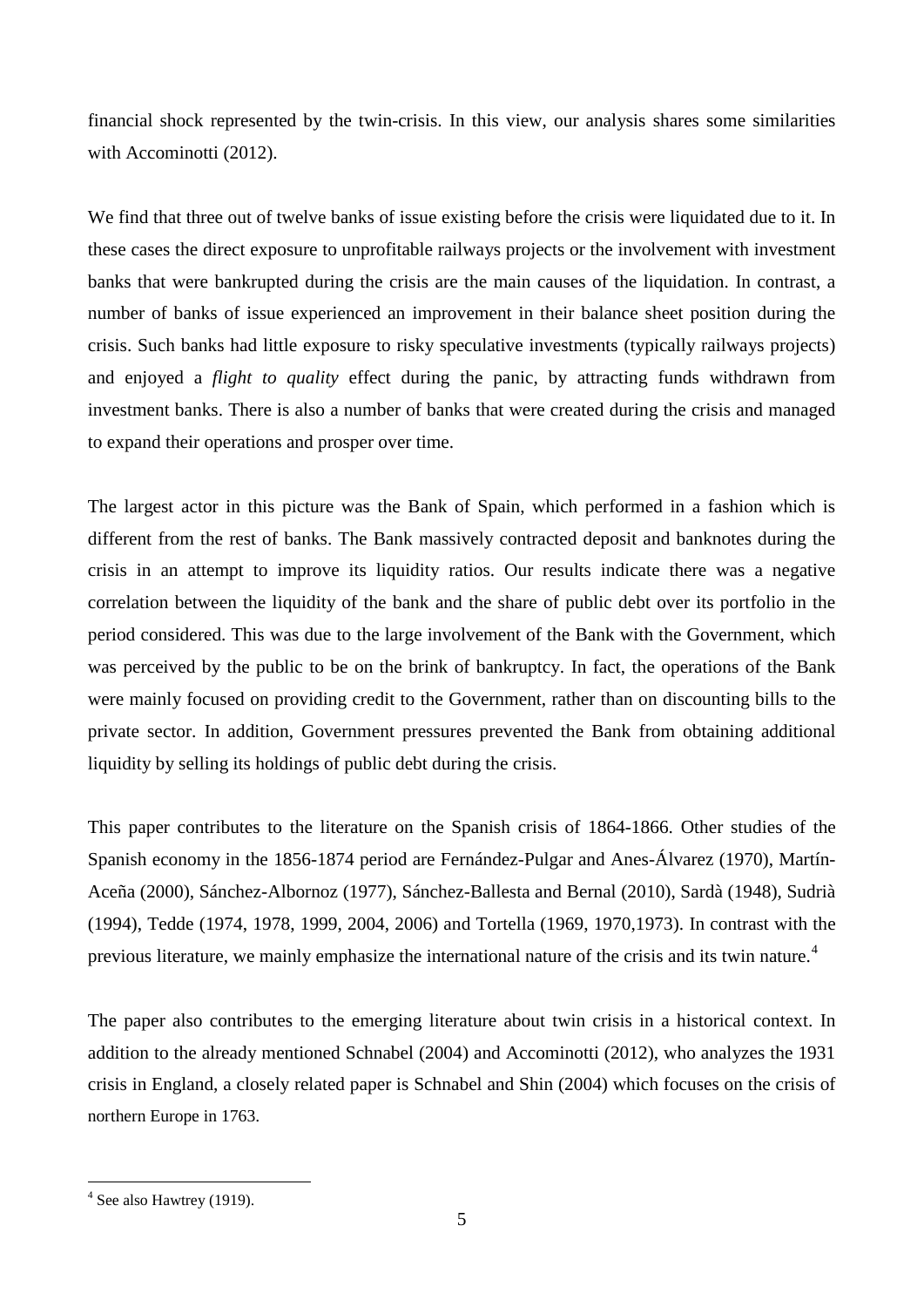The remaining of the paper is as follows: section 2 briefly summarizes the international financial crisis of the years 1864-1866; section 3 describes the main features of the Spanish financial and economic system of the time while section 4 focuses on the 1864-66 crisis in Spain. Section 5 analyzes the sudden stop in capital inflows. Section 6 discusses the behavior of the banks of issue during the crisis while section 7 is devoted to the analysis of the Bank of Spain. Finally, section 8 concludes.

#### **2. The international crisis of 1864-6**

Starting in 1864 a severe economic crisis affected most European economies. The crisis was preceded by a tremendous expansion in money and credit in the late 1850s and early 1860s due to the emergence of joint stock banks. A joint stock bank was a new form of financial enterprise to furnish funds for new enterprises upon pledge of their stock. For example, a proposed railway did not have to await the slow process of placing its stock and bonds among investors, in order to obtain funds to begin construction, but would deposit these securities in a joint stock bank, which would agree to accept its debts for a specified sum. These joint stock banks were able to sell their own shares and thus obtain the funds to make advances to the railways companies. In addition, the principle of limited liability reduced the risks for stockholders.

The arising of joint stock banks in France pushed for legal reforms in England and Spain in order to open new branches in these countries. The Joint Stock Companies Act of 1856 and Company Act of 1862 in the UK and the *Ley General de Sociedades de Crédito* in Spain introduced this new form of banking in these countries. In the first half of the 1860s, the increase in leverage made possible by the emergence of joint stock banks fuelled a European surge in cotton prices and, to a minor extent, in railways. Cotton prices increased fourfold from 1860 to 1864. The rise in cotton prices was a consequence of the American Civil War (1861-1865) that caused the blockade of the Southern ports, which reduced the supply of cotton for European mills, producing a rise in cotton imports from Eastern countries. However, in 1864, the economic climate became more uncertain due to the troubles in European politics caused by the Prussian hegemonic policy inspired by Bismarck. The Bank of England aggressively raised its discount rate in November and December 1863 and a banking panic occurred in Paris in January 1864. The Second Schleswig War between Prussia and Denmark began in February of the same year. The international turmoil was followed by a run into safe assets such as gold that forced the main central banks in Europe to raise interest rates again in order to avoid running out of metallic reserves. From October 1863 to October 1864, the discount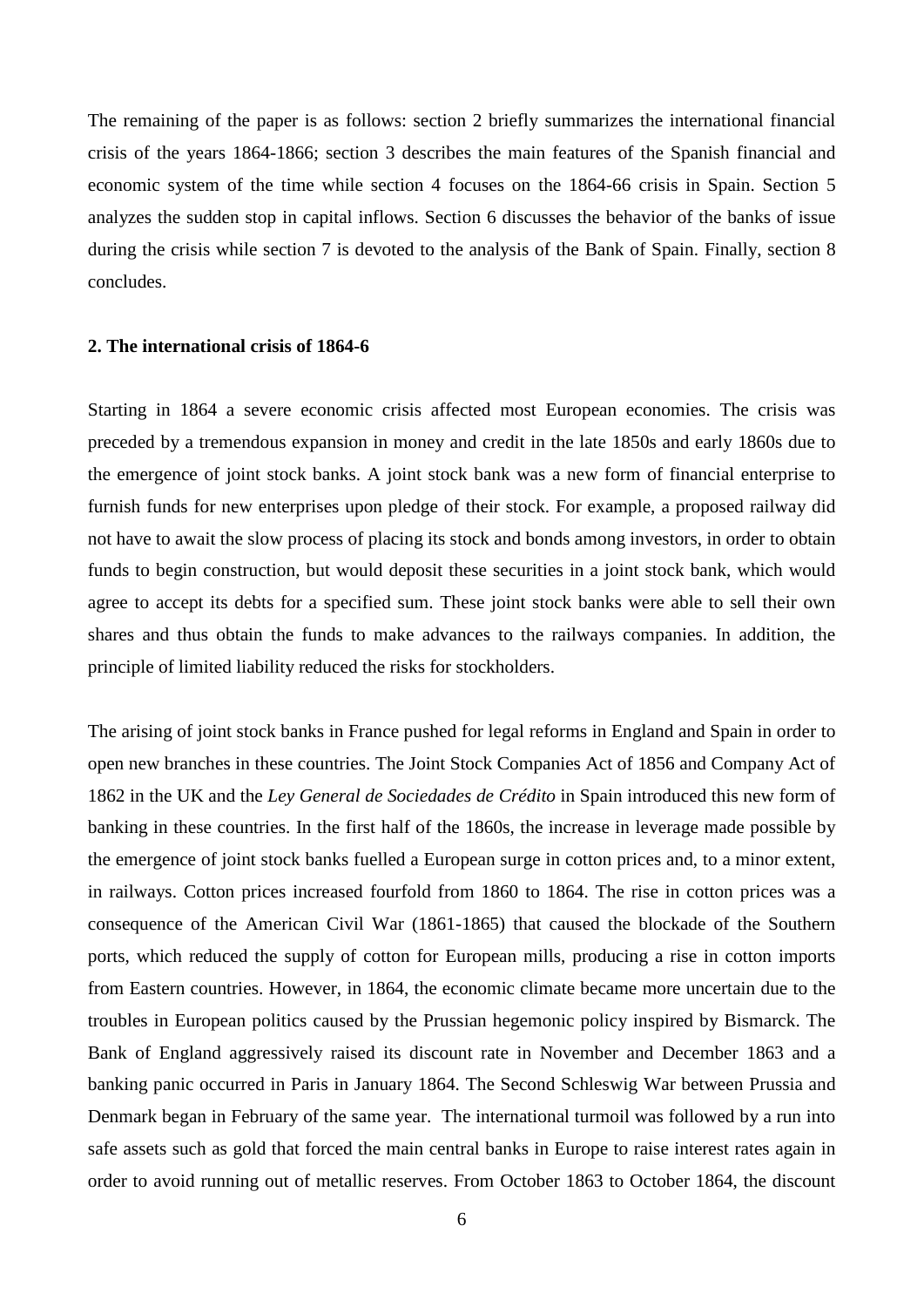rate of the Bank of England was raised from 4 to 9%. The Bank of France raised the discount rate to 8% and purchased bullion to the amount of 221 million francs. The abrupt tightening of monetary policy amid a climate of pessimistic expectations generated the collapse of cotton prices and a stock market crisis in most of the continent.

The international situation seemed to be back in control in 1865 and the Bank of England reduced the rate again below 4% during the summer. But in 1866, another huge shock disturbed the financial economy in Europe, especially in the UK, when the bank Overend, Gurney & Co. suspended payments on May 10<sup>th</sup> 1866 and went into liquidation in June. On May 11<sup>th</sup>, known as *Black Friday*, Lombard Street witnessed a stock market collapse and a banking panic with crowds at the gates of the most reputed banks. This occurred amid a climate of pessimism due to the political situation in Central Europe, where the Austro-Prussian War was about to begin.

As occurred in 1847 and 1857, the Chancellor of the Exchequer authorized the suspension of the Bank Charter Act of 1844 ('the Peel Act') that prevented a strict support of gold, at cent per cent, for the quantity of money at circulation. The temporary suspension of the Bank Charter Act allowed the Bank to facilitate paper money without restriction, even with more severe conditions for credit advances. On Saturday  $12<sup>th</sup>$ , the Bank of England was authorized to supply additional £4 million not covered by gold reserves at a discount rate of 10%.

The rate of 10% at the Bank of England was maintained from May  $11<sup>th</sup>$  to August  $6<sup>th</sup>$ . Several banks and companies went bankrupt during this crisis. The result was a second wave of monetary tightening in 1866 that severely affected the already weak health of banks and firms, not only in England, but also in continental Europe. In Italy, for instance, the Government introduced the *corso forzoso* on May 11<sup>th</sup>, which represented a suspension of the convertibility of the *lira* into gold and an additional supply of 250 million lire by the Bank of Italy. Similar situations were present in Prussia, Austria and Russia.<sup>[5](#page-8-0)</sup>

<span id="page-8-0"></span> $<sup>5</sup>$  Kindleberger and Aliber (2005, p. 117).</sup>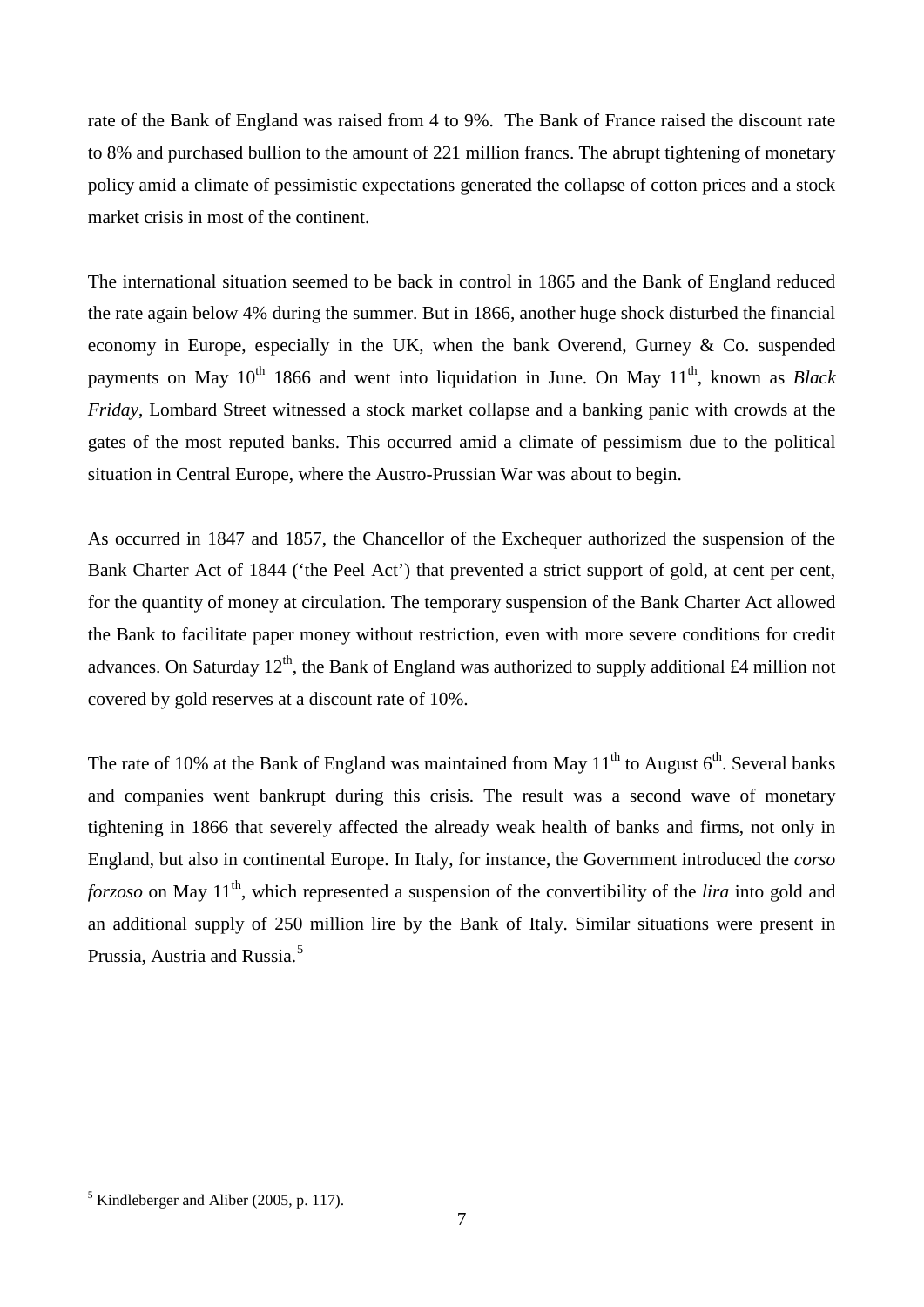#### **3. The Spanish economy in the early 1860s**

In the mid-19<sup>th</sup> century, Spain was a predominant agrarian economy. Industrial working population accounted for 17% of the labor force.<sup>[6](#page-9-0)</sup> In the period 1854-1856, a liberal Government headed by Baldomero Espartero began the discussion in the Parliament of a series of new laws aimed at modernizing the Spanish economy.

The first law, known as Disentailment Law (*Desamortización General o de Madoz, 1855*), expropriated and auctioned the lands of the Catholic Church, the State and the local Governments. Some of the previous owners of these lands, like the Church and the local councils, were compensated with public debt.<sup>[7](#page-9-1)</sup> The whole sale of public properties represented nearly 1960 million of pesetas, equivalent to one third of the Spanish Gross Domestic Product of 1860.

The second law was the General Railway Act (*Ley de Ferrocarriles, 1855*). It provided state aid and reduced the administrative burden for building railways lines in Spain, including the possibility of foreign investment in the stock of railways companies, the total exemption of custom tariffs in the import of iron, machinery, wagons and other transport equipment, and the public subsiding of, at most, the third part of the construction budget. Prior to 1855, only 440 kilometers had been constructed in Spain; from 1856 to 1866, more of 4,300 kilometers were opened to the traffic. The total railway investment in Spain amounted in 1867 to more than 2,760 million of pesetas, jointly in stock and debenture bonds; of this sum, about 45% corresponded to French investments.<sup>[8](#page-9-2)</sup>

The third one, the Credit Company Act (*Ley General de Sociedades de Crédito, 1856*) defined the conditions for the establishment of *sociedades de crédito*, that is, investment banks similar to the recently created *Crédit Mobilier* in France and the English joint stock banks. The success of the *sociedades de crédito* in Spain was similar to that in England of the joint stock banks. The consequence of the *Ley de Sociedades de Crédito* was the emergence of a great number of *sociedades de crédito* during the period 1856-1864 (see Table 1).

<span id="page-9-0"></span> $6$  Spanish total population increased, since 1820 to 1850, from 11.7 to 15.3 million of inhabitants, which implies an average growth rate of 0.9 per cent, higher than in the rest of Southern Europe. See Perez-Moreda (1985, pp. 25-61) and Carreras and Tafunell (2010).

<span id="page-9-1"></span><sup>&</sup>lt;sup>7</sup> The product of all these disposals was earned by the Treasury as extraordinary revenues during the years that this process lasted. In fact, the complete sale of public and Church properties almost took until the end of the century, due to magnitude of the transactions.<br><sup>8</sup> Notwithstanding, effective French capital inflows were smaller, about 796 millions of pesetas, due to the fact that the

<span id="page-9-2"></span>debenture bonds were sold at a loss, thus providing a real profit of 6 per cent to the investors. See Tedde (1978, pp. 29- 46).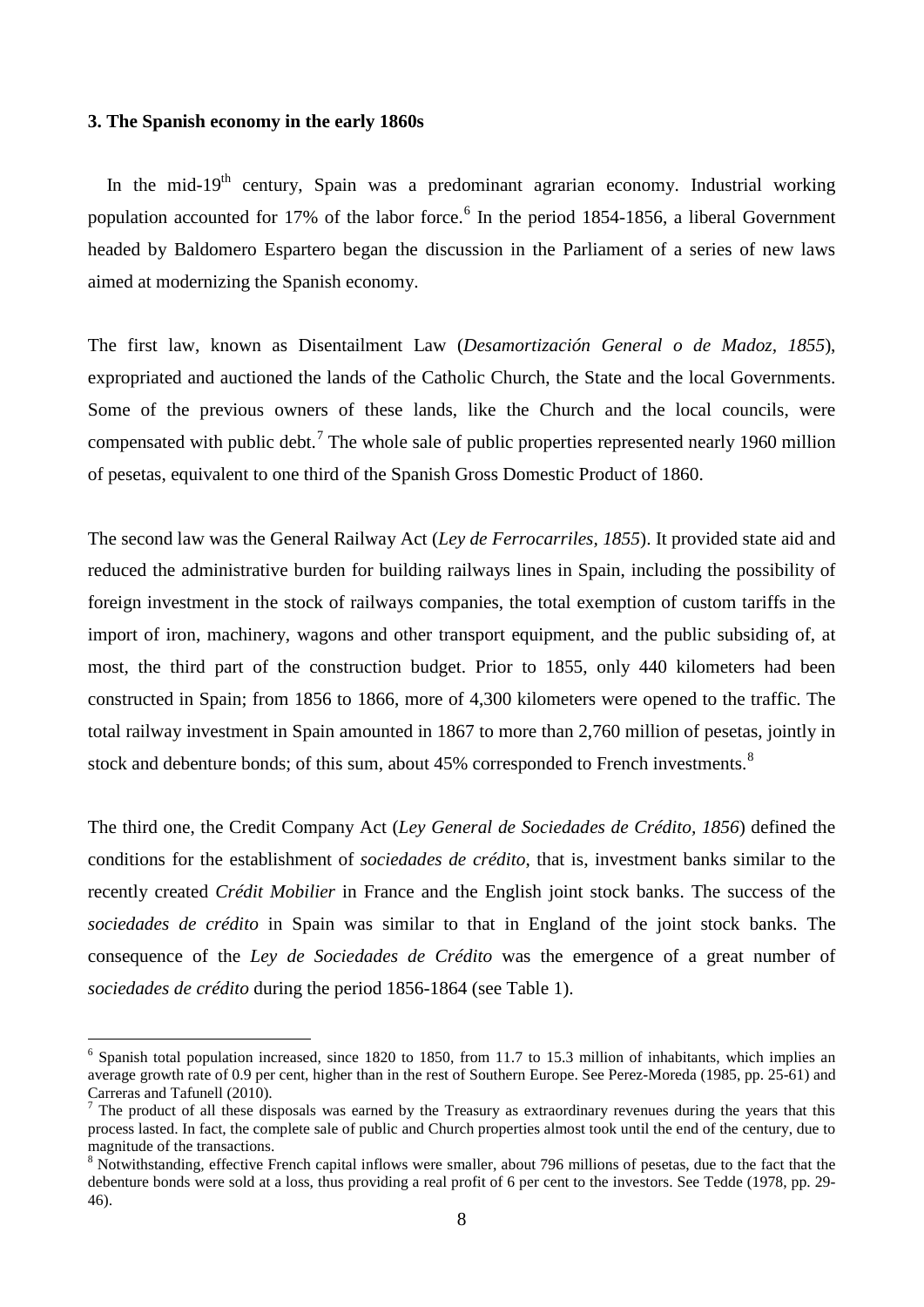The last of the liberal laws was the Bank of Issue Act (*Ley de Bancos de Emisión, 1856*). At that time, there were three banks of issue of Spain. The largest and oldest one was the Bank of San Fernando, while the other two were those of Barcelona and Cadiz. The law renamed the Bank of San Fernando as the Bank of Spain, for an initial period of 25 years and allowed the establishment of local banks of issue in each Spanish city where there were no existing branches of the Bank of Spain. These new banks had the monopoly of emission in their cities. The law also awarded the Bank of Spain the emission monopoly in Madrid and in any place where no bank of issue was to be created. Before 1874 the Bank of Spain only realized the opportunity of opening local branches in two places, Valencia and Alicante. With respect to the emission volume, the law entitled new and old banks of issue to emit banknotes in a volume of less than three times the amount of their metallic reserves, as in the 1851 law. The novelty was that the volume of banknotes was now limited by three times the amount of the initial capital, that is, a threefold expansion from the existing situation. Finally, the Government was responsible for the appointment of the Governor of the Bank of Spain and of the rest of the banks of issue.<sup>[9](#page-10-0)</sup>

With the 1856 legislation the number of banks of issue grew from 3 (Bank of Spain, Barcelona and Cadiz) to 11 in 1861 and 21 in 1864. Similarly, 12 *sociedades* had been created in 1861 and 34 in 1864. The main business of the *sociedades* was to channel domestic and foreign funds towards new railways ventures and, to a minor extent, towards Spanish public debt. *Only Crédito Mobiliario Español* and *Compañia General de Crédito* had some investments in industrial activities such as mining or gas, and the amount was still tiny compared to their investments in railways. Despite the fact that the *sociedades* were not entitled to issue banknotes, they issued short-term bonds that in many cases played the same role. In the case of the banks of issue, their main business was bill discounting and commercial credit. The main exception was the Bank of Spain, which will be described below.

### **4. The 1864-6 crisis in Spain**

 The increase in credit due to the emergence of joint stock banks and the large investments in railroads allowed Spain to maintain sustained growth until 1864 (see Figure 1). However, between

<span id="page-10-0"></span><sup>&</sup>lt;sup>9</sup> This system had some similarities to "free banking" systems. For a description of proper free banking systems, see Selgin (1988) and Selgin and White (1994).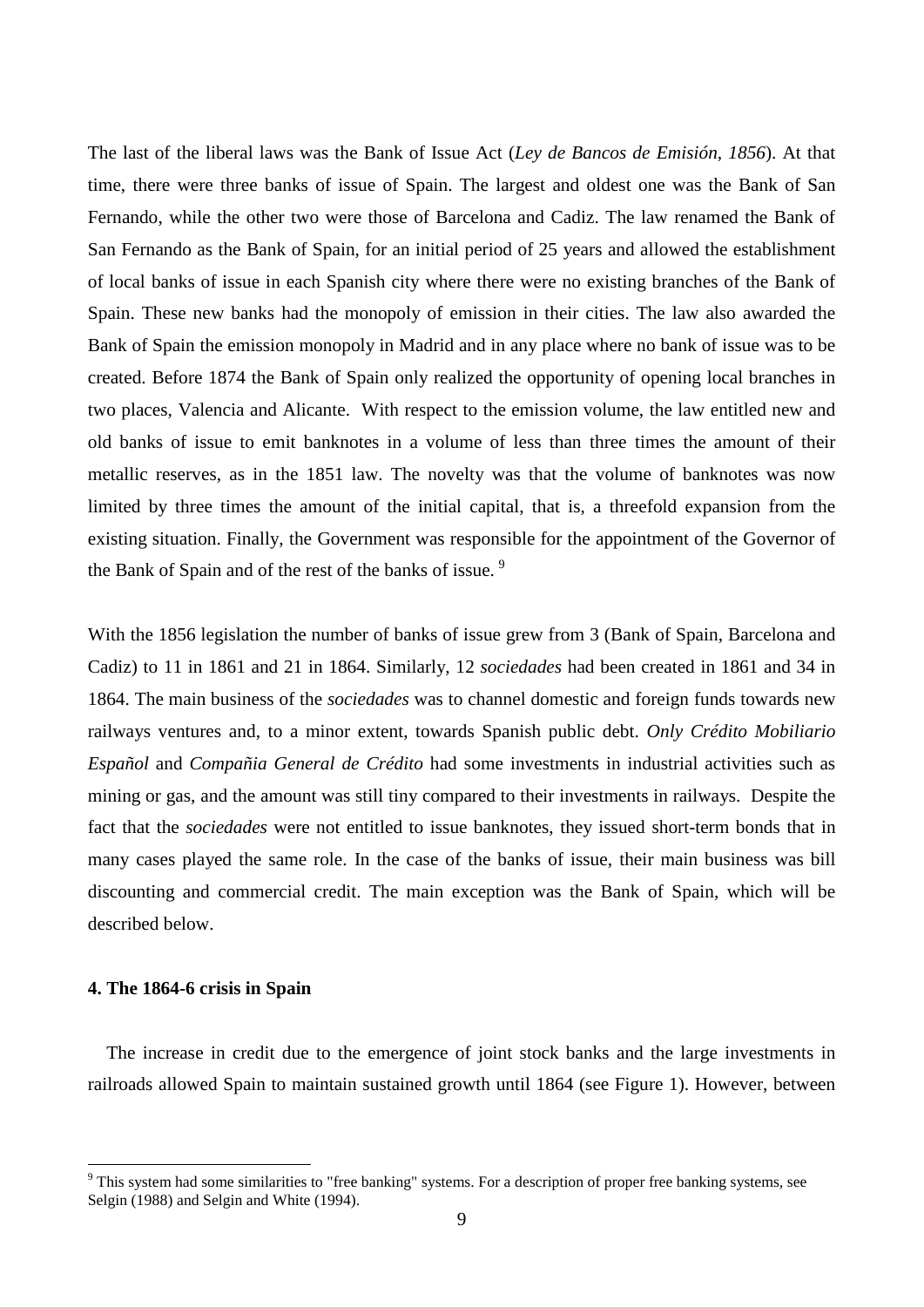1864 and 1866 a severe financial crisis hit the country. In this section we describe the roots of the crisis and its effects on the Spanish financial and economic system.

According to Tortella (1969, 1973), the main cause of the Spanish crisis was the low realized returns on railroads investments. In 1864 the Spanish Government stopped paying railways subsidies and in October one of the largest *sociedades de credito*, la *Compañía General de Crédito*, suspended payments. The reason was the low profits obtained in two of its major investments, the railways lines Sevilla-Jerez-Cadiz and Merida-Sevilla. More than 85% of the assets were railways investments and thus, as the crisis began and banks were forced to deleverage, the bank was unable to meet the demands of its depositors and was forced to declare bankruptcy. Almost at the same time, and for similar reasons, the Banco de Valladolid, one of the new local banks of issue, also failed. Rumors were widespread about the weak state of the balance-sheets of most banks, both local banks of issue and *sociedades de credito*. The stock market plunged in 1864 in the middle of pessimistic expectations about railways prospects.

An alternative view, mostly overlooked in the literature suggests that the financial crisis that hit Spain could be due to international factors and linked to the financial crisis that hit European countries in those years. During the financial turmoil of 1864, stock prices of the main Spanish railways and mining companies collapsed in the Paris stock exchange. The Bank of Spain raised its discount rate in January and October 1864, following the main European central banks (see figure 2). The stock price of the bank of Spain began falling from the maximum levels attained in 1863. The decline was slow at the beginning of the year but after the summer stock prices were in free fall. The international origin of the Spanish crisis is in line with Kindleberger's one that the 1864-66 financial crisis was a European wide one rather than a collection of crises triggered by domestic factors in each country.[10](#page-11-0)

The financial situation in Spain improved in 1865, in line with the short recuperation in Europe, just to reach its climax in 1866. On May  $11<sup>th</sup>$ , when news about the failure of Overend arrived, the panic extended to many Spanish cities, especially Barcelona. On May 12<sup>th</sup>, the *Catalana General de Crédito* and the *Crédito Mobiliario Barcelonés*, two *sociedades de credito*, suspended payments. After that, a chain of bankruptcies extended through the country. When the crisis was over, more than 40 percent of the Spanish banks were officially liquidated. The crisis was especially severe for the *sociedades de Credito*, as they had concentrated their lending in new railways projects. The

<span id="page-11-0"></span> $10$  See Kindleberger and Aliber (2005).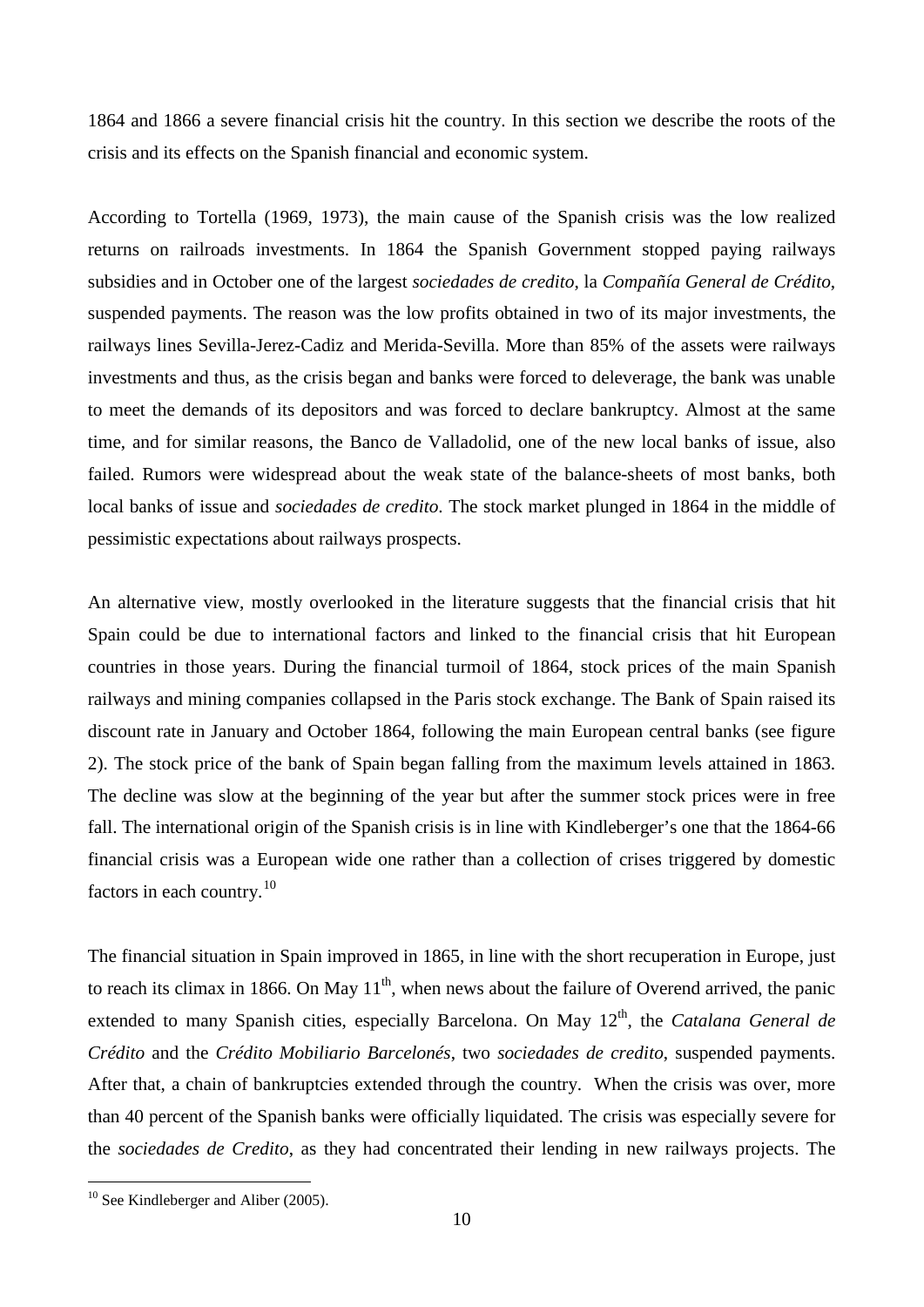liquidation of the banks was a traumatic process. In Barcelona, for example, the military authorities forced banks to prioritize metallic debt payments to allow industrialists to pay wages to their workers due to the fears of a revolutionary upheaval.<sup>[11](#page-12-0)</sup> In Madrid, 40 sergeants were shot after a failed coup against the Government, on June  $22<sup>th</sup>$ .

Both 1865 and 1867 were recession years, but the full consequences of the financial crisis were to be felt in 1868, with a major GDP contraction shown in Figure 1. Thus, the economic crisis did not precede, but followed the financial crisis.

## **5. The sudden stop**

As discussed in the previous section, most of the literature on the crisis of 1864-66 has focused on the domestic causes of the crises to explain the chain of bankruptcies. However, we know from Kaminsky and Reinhart (1999) that banking crises are often associated to currency crises to constitute what are now commonly labeled as twin-crises. In addition, Eichengreen, Gupta and Mody (2008) find that roughly 50% of sudden stops coincide with banking crisis, while only 30% coincides with a currency crisis. Thus, in such a context problems in the banking sector and those in the current account interact and reinforce each other in a vicious spiral, with both domestic and external factors contributing to determine the effects of the crisis. In this section we document how the Spanish economy experienced a sudden stop in the years 1864-66.

To this end, we first construct a series of the capital account balance of the Spanish economy for the period. The methodology and sources are discussed in the Appendix A. Results are displayed in Table 2 and Figure 3. From 1856 to 1863, an average of 154 millions of *pesetas* entered the country every year. Most of this money was channeled into the railways sector or into the *sociedades de crédito*, which typically reinvested funds in railways. This process abruptly came to an end in 1865. This year net capital inflows were only 27.2 million *pesetas*, they kept falling until the meager sum of 10.1 millions in 1866, with a slightly larger amount, 21 millions, recorded in 1867. Figure 3 is the clearest evidence of how during the years of the international crisis (1864-1866) a sudden stop occurred in Spain.

Figure 4 displays our estimation of the capital account. The figure shows that there is a sudden reduction of capital inflows during the crisis, which fell from around 3.5 percent of GDP to almost

<span id="page-12-0"></span> $11$  See Blasco and Sudriá (2010).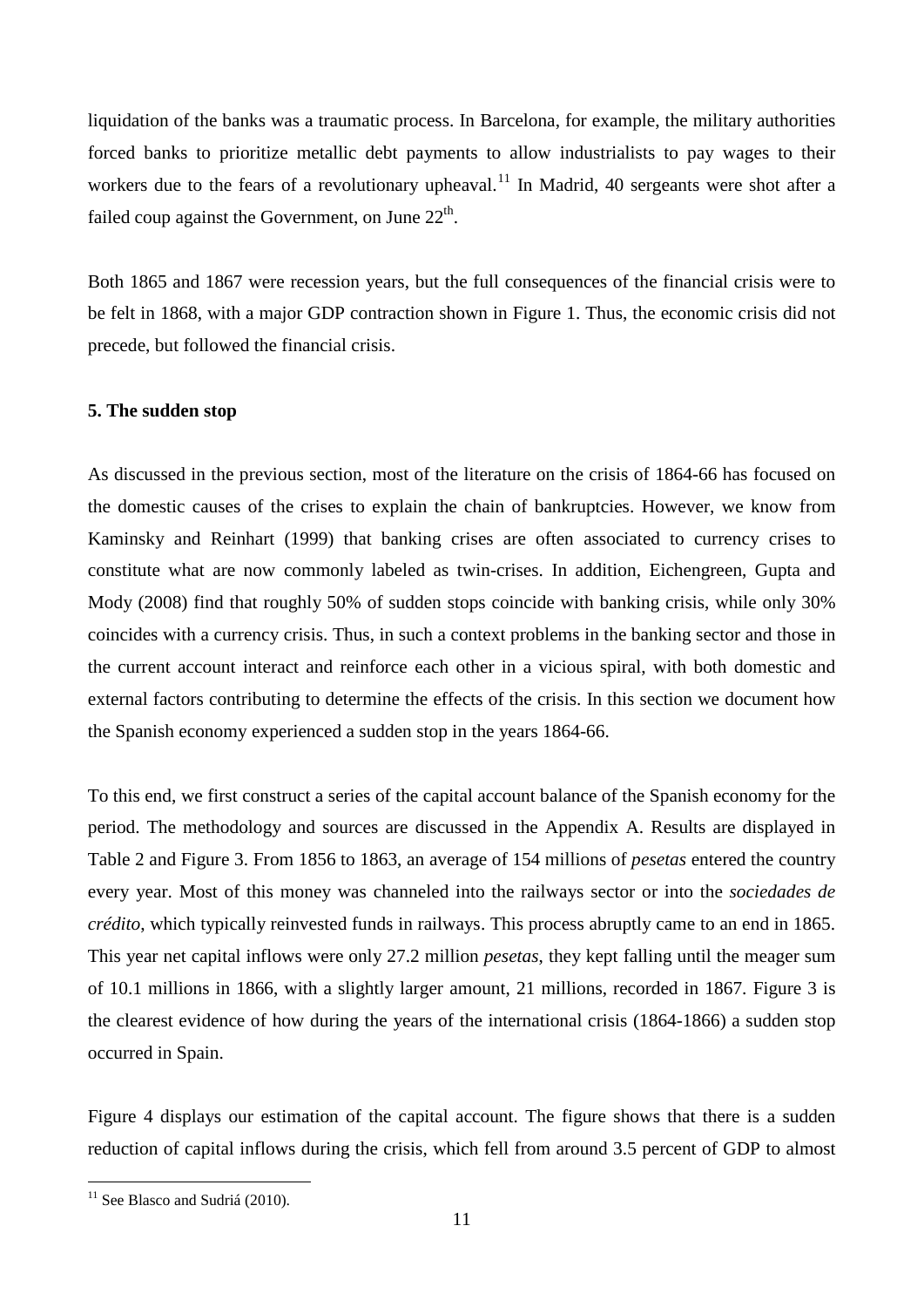zero. The subsequent large spikes in capital flows in 1868, 1872 and 1873 are due to new issues of public debt. Note that Prados de la Escosura (2010) also suggests that a sudden stop occurred during the crisis. However, his estimates are sensibly different from the ones provided here. This is because Prados de la Escosura constructs the capital account balance by adding the negative of the current account balance to the increase in foreign reserves, computed from yearly estimates of the stock of gold and silver.<sup>[12](#page-13-0)</sup> The reliability of the estimation largely depends on the reliability of the data about the stock of gold and silver, which is based on mint data. This clearly presents a problem as it ignores the possibility of reductions in the stock of gold and silver due to metallic outflows.

Figure 5 and Table 3 display our decomposition of the payments to foreign capital. The construction of the data is discussed in Appendix A. Figure 5 shows that although payments due to railways investments were negligible in 1856, in less than 8 years they grew to reach a volume equivalent to that of debt service. Total payments fell in 1864, recover in 1865 and then declined until 1867, recovering steadily afterwards. Table 3 documents how, in the case of dividends to railways companies, payments peaked in 1865 and then steadily declined until 1869. Also, from the table it is clear how, since 1868, public debt service becomes the largest component of payments to foreign capital. Such huge increase in debt payments after 1868 reflects the large debt issues occurred after the revolution that deposed the Queen Isabel II of Spain.

Using the information described above we also reconstruct the current account balance, which appears in Figure 6. The figure displays a large increase in current account deficits from 1860 to 1863 followed by a sudden contraction from 1864 to 1867. The maximum deficit was around 4.5 percent of GDP in 1863 and it shrank to zero in 1867. Also, by combining the capital and current account estimates, Figure 7 displays the evolution of the changes in the stock of metallic currency and compares it to the estimation by Tortella (1982), based on mint data.<sup>[13](#page-13-1)</sup> Our estimation yields a large fall in reserves from 1863 to 1866 followed by a strong build-up after the crisis years (1867- 1869). In contrast, the mint data is fairly stable and it never displays (by definition) negative changes. The mint-based estimation is in clear discrepancy with the assessment by the observers at the time, such as Vázquez-Queipo (1861) or Santillán (1865), who were quite concerned about the outflow of specie from Spain. A posterior analysis by Barthe (1908) estimated that between 1856 and 1866 there was a net outflow of silver of 308.6 million pts.

<span id="page-13-0"></span><sup>&</sup>lt;sup>12</sup> The stock of gold and silver for 1850-73 comes from Tortella (1982). The data is reproduced in Martin-Aceña and Pons (2005), pp.678-0.

<span id="page-13-1"></span> $13$  We take the stock of metallic currency in 1874 and then proceed backwards using the net change in reserves associated with our estimation of the current and capital accounts.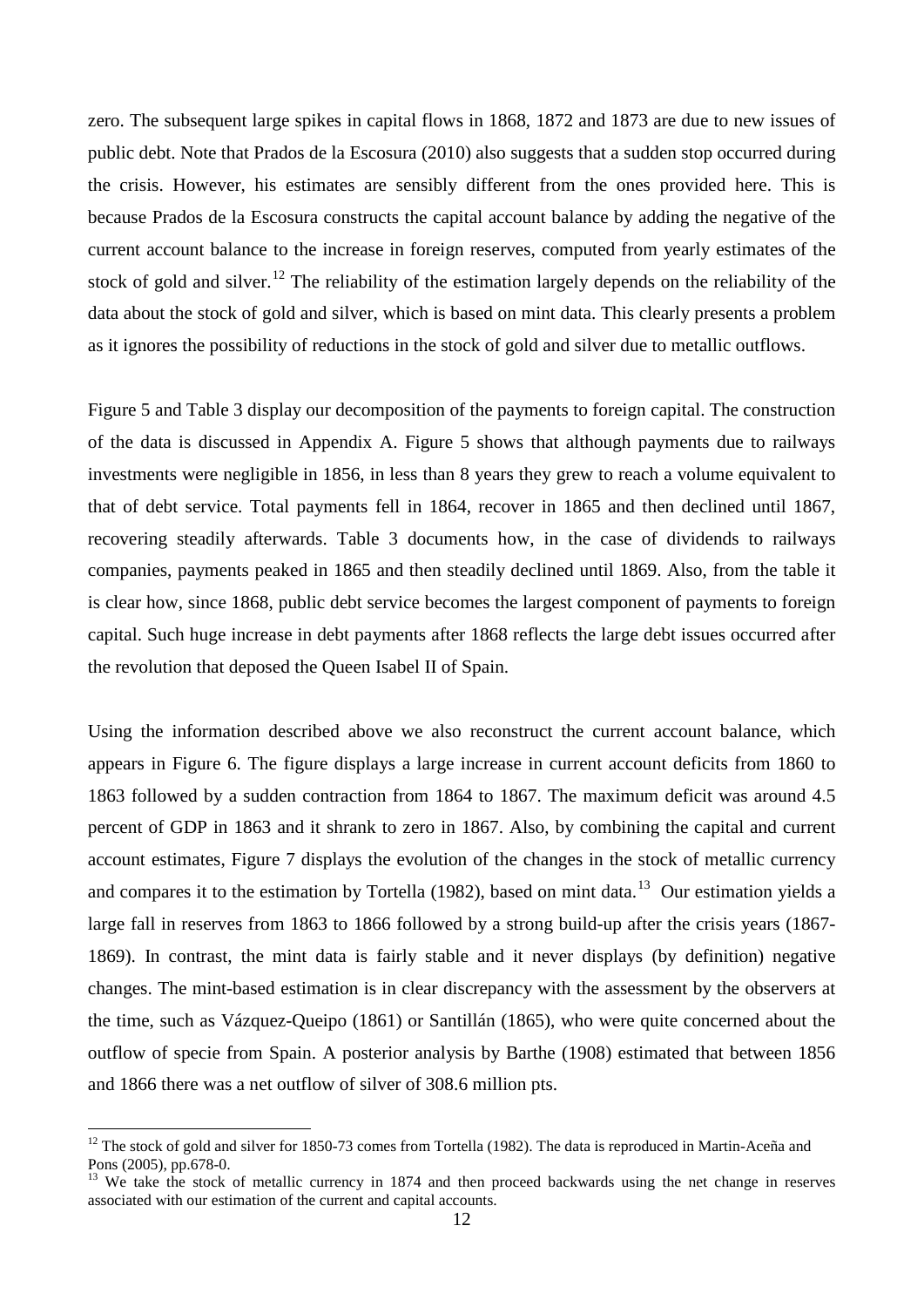### **6. The banks of issue during the crisis**

 In this section we analyze in detail the response of the banks of issue to the crisis. To this end, we have collected information about the book balance sheets of the Spanish banks of issue. In order to process this information, we first follow Kaminsky and Reinhart (1999) and present the unconditional mean evolution of a set of variables across the banks of issue.<sup>[14](#page-14-0)</sup> That is, given  $x_{i,t}$  the value of variable *x* at time *t* in bank *i*, we define

$$
x_t = 1/N \sum x_{i,t}
$$

as the mean value across the *N* banks. The mean value is surrounded by half a standard error band, in order to provide information about the dispersion of the responses.

The upper left panel of figure 8 shows how the ratio of metallic reserves to banknotes experienced a jump in 1864, reflecting the strong reduction in the volume of banknotes and the increase in metallic reserves. The situation improved in 1868, even if the ratio did not recover to its pre-crisis value. In addition, during the crisis period there was also a substitution of banknotes with deposits, as shown in the upper right panel. This substitution began in 1862 (before the crisis) and reached its maximum in 1867.

The lower left panel of figure 8 displays the amount of banknotes and deposits expressed as a ratio of the paid-up capital. Before the crisis, the ratio was 2.4 and it fell to 1.2-1.4 in the 1864-66 period. This fall reflects again the reduction in the volume of banknotes and deposits during the crisis. Both this and the previous results are broadly in line with the findings of Kaminsky and Reinhart (1999) for twin-crises for emerging countries in the period 1970-1995. Also, they are in line with modern evidence for the US provided in Nuño and Thomas (2012), who document the pro-cyclicality of bank debt.

The lower right panel of figure 8 shows that credit grew substantially in the period 1856-1865 (with the exception of a small crisis in 1861, described for example in Sardá, 1948) and abruptly collapsed by 16% in 1866. After that, credit did not recover until 1871. However, as we show next, this collapse in credit does not stem from a common behavior of all banks of issue, but rather from heterogeneous responses across the banking system.

<span id="page-14-0"></span><sup>&</sup>lt;sup>14</sup> Data come from Schwartz (1970). We acknowledge that it would also be important to analyse the balance sheets of the *sociedades de credito*, which represented a relevant proportion of the Spanish financial system. However, we have not been able to reconstruct them so we restrict the analysis to the banks of issue.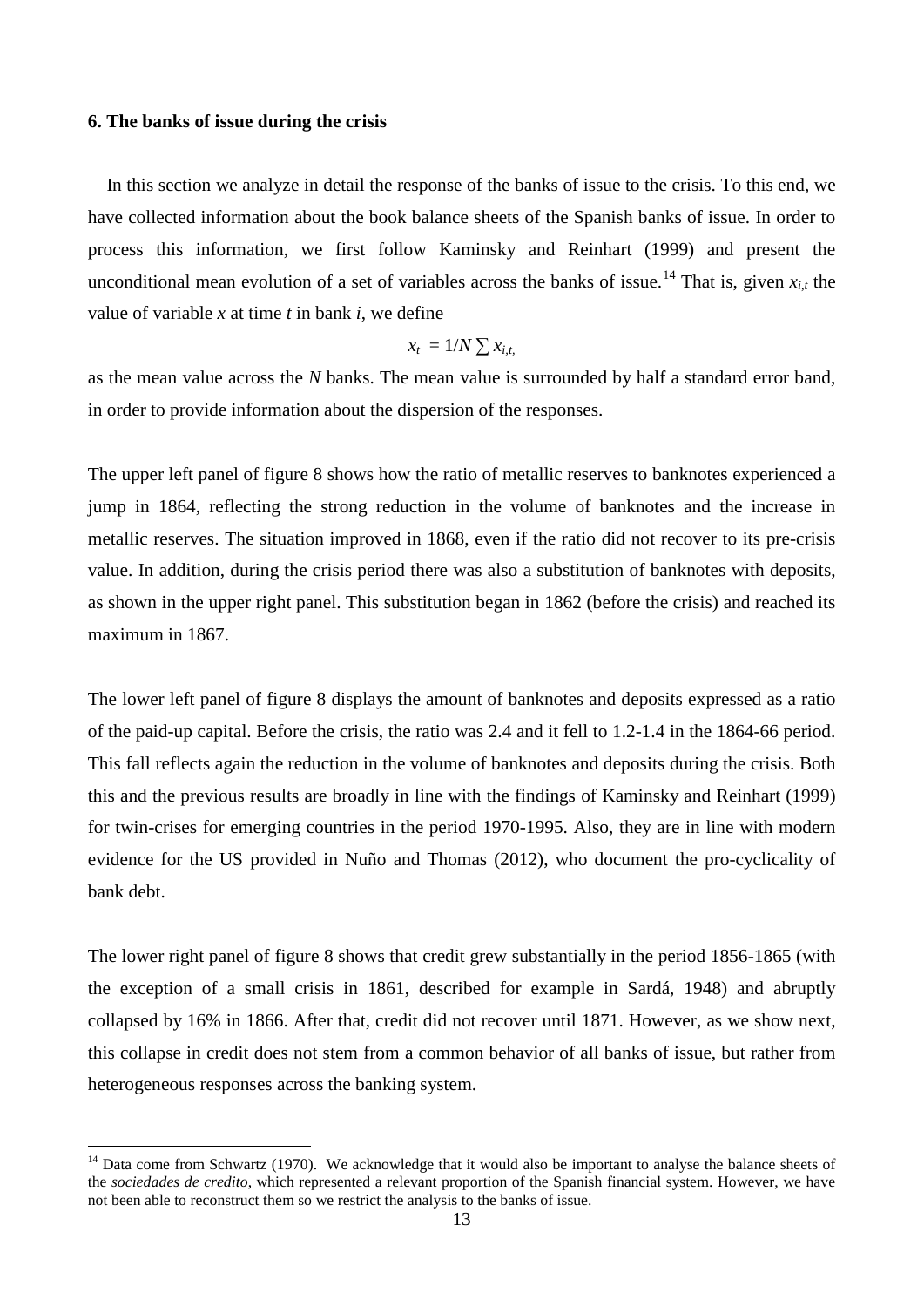We now turn to analyze the individual balance sheets of the banks of issue. For the sake of exposition, we have divided banks into four types according to their lifespan:

- 1. Type I banks are those created before the crisis began (we choose the year 1862 as the frontier) and which were not bankrupt during the crisis. The group includes middle size banks with paid-up capital ranging from 1 to 3 million pts, such as those of Bilbao, Santander or Zaragoza.
- 2. Type II banks are those that were liquidated as a consequence of the crisis. The group includes middle-size banks (capital ranging 1-5 million pts) created before the crisis, including the Bank of Cadiz, and small banks (capital of less than 1 million pts) created in 1864.
- 3. Type III banks are those that were created during the crisis and managed to survive it. They include small banks (capital around 1 million pts) created after 1862.
- 4. Finally, type 4 banks include the two largest banks of issue in the country. The banks of Spain and Barcelona, with a capital in 1864 of 30 and 5 million pts, respectively.<sup>[15](#page-15-0)</sup>

Figures 9-12 display the evolution of paid-up capital, short-term credit, banknotes and deposits for the different types of banks. In the case of banks of type I, there is not a noticeable reduction in the amount of short-credit provided during the crisis (see figure 9). In some cases, such as the banks of Bilbao, Coruña or Malaga, there is a fall in credit in the year 1866, but this does not modify the increasing trend over the entire period displayed. The only exception is the bank of Zaragoza, which experienced a major reduction in the volume of its credits, from 11.6 million pts in 1865 to 5.4 in 1866. Regarding their liabilities, all banks except that of Santander experienced a contraction in the volume of their banknotes in 1866. In contrast, deposits increased in that year in Bilbao and Santander. In both cases, the increase in the volume of deposits is a consequence of the *flight to quality* from many investors who had funds in the *sociedades de crédito* of those cities (*Bilbaina de Crédito* and *Crédito Vasco* in Bilbao and *Crédito Cantabro* and *Unión Mercantil* in Santander) which were liquidated in the second half of  $1866$ .<sup>[16](#page-15-1)</sup> Here we define the flight to quality as the reallocation of funds from banks with weak balance sheets (*sociedades de credito*) to those with more solid balance sheets (banks of issue).<sup>[17](#page-15-2)</sup> In both cases the banks of issue were perceived as safer than the *sociedades*, because of the smaller involvement in railways investments of the former with respect to the latter. As similar situation will be described below in the case of the Bank of Barcelona.

<span id="page-15-0"></span><sup>&</sup>lt;sup>15</sup> Paid-up capital of the Bank of Cadiz was as large as that of Barcelona (5 millions of pesetas). We don't include Cadiz in group IV as it was bankrupt during the crisis.<br><sup>16</sup> Tortella,  $(1982, p. 281-283)$ .

<span id="page-15-1"></span>

<span id="page-15-2"></span><sup>&</sup>lt;sup>17</sup> See Bernanke et al. (1996) for the original definition of flight to quality.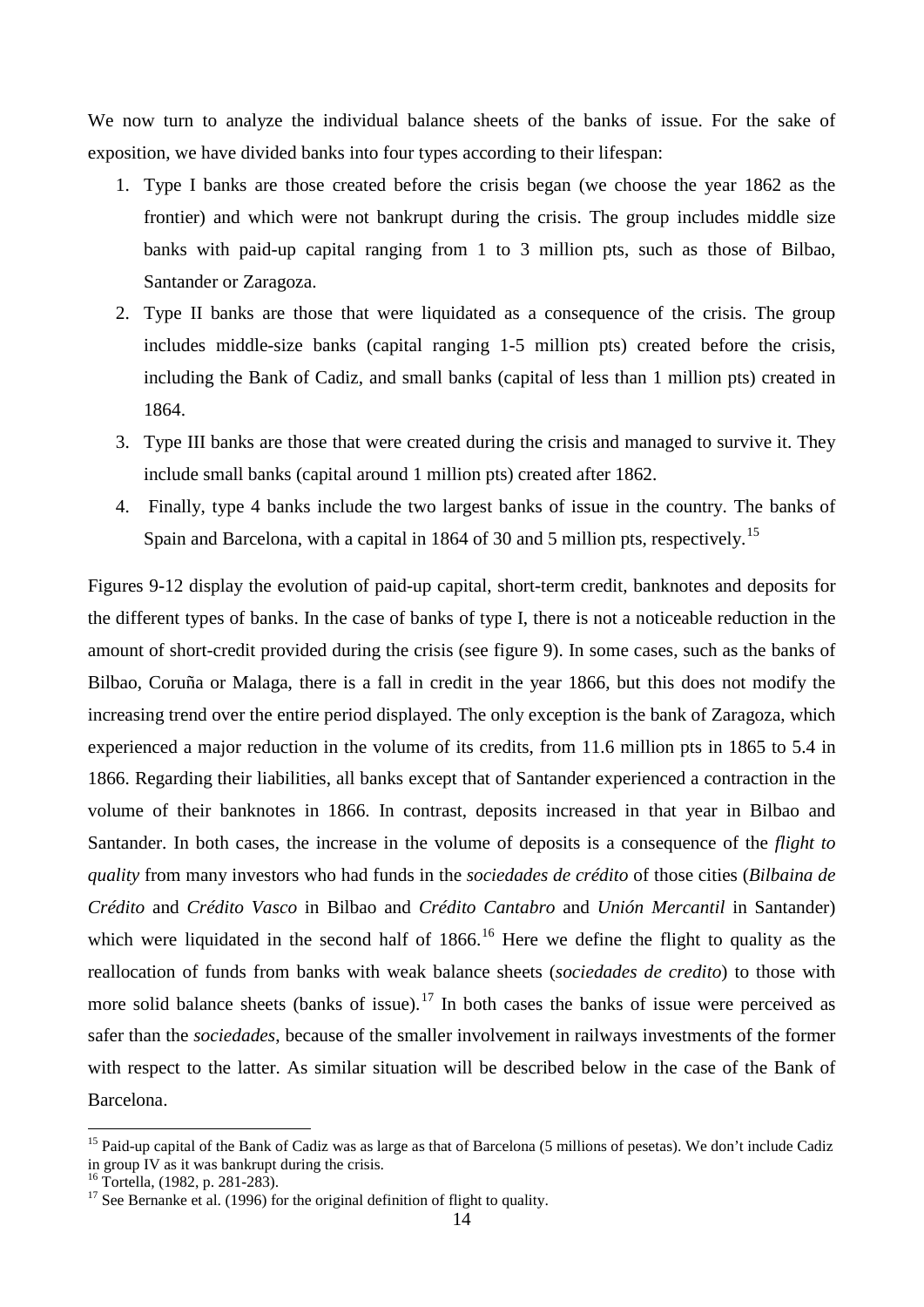In the case of banks of type II, the ones that failed during the crisis, we identify three distinct subgroups according to the balance-sheet dynamics. In the first subgroup we find the largest banks, those of Cadiz and Sevilla. Figure 10 shows how these banks were forced to reduce the volume of credit due to a reduction in their liabilities, mainly deposits, as doubts about their liquidity and solvency mounted since  $1863$  $1863$ <sup>18</sup>. The case of the Bank of Sevilla is particularly interesting. In the spring of 1866 the Bank provided generous funding to the *Credito Comercial de Sevilla* under dubious collateral, including shares of the Bank of Sevilla itself. After the panick of May 1866, the bank was forced to finance all its operations by issuing new banknotes well above the 1856 regulation. At that point, it decided to suspend convertibility of its notes into specie and as a consequence, banknotes began to trade with large discounts. In the same line, the Bank of Cadiz made huge loans without requiring adequate collateral and was, as the Bank of Sevilla, practically bankrupt after the summer of 1866.<sup>[19](#page-16-1)</sup> The second subgroup coincides with the Bank of Valladolid. In this case, after a successful development from 1859 to 1863, a number of decisions caused the collapse of the bank in 1865 as this absorbed most of the losses from the *sociedades de crédito* of the city of Valladolid, which had recklessly financed low return railways projects in the North of Spain. The third subgroup includes three small banks (Burgos, Palencia and Santiago) that were created in 1864 and did not even manage to properly begin their operations.

Banks of type III are those created at the beginning of the crisis and they all managed to survive it. They were created in cities where no other financial institution existed, and they focused mainly on commercial operations. Possibly for this reason, they performed well during the crisis and afterwards. Figure 11 shows that this group of banks displays an increasing trend for short-term credit over time. Some of them, like those of Balear and Oviedo even expanded the amount of short term credit from 1864 to 1866. Also regarding the amount of banknotes and deposits, an overall increasing pattern over time can be observed in the bottom panels of figure 11. As in the case of short-term credit, several banks managed to expand the volume of banknotes (Oviedo, Pamplona, Reus, and Tarragona) and deposits (Balear, Pamplona, Tarragona and Vitoria) during the crisis.

Finally, two institutions deserve a separate discussion. In the case of the Bank of Barcelona, its evolution reproduces at a larger scale the patterns already discussed for the banks of Bilbao and Santander. The severity of the crisis in Barcelona can be appreciated by the severe reduction in

<span id="page-16-0"></span> <sup>18</sup> Tortella, (1982, p. 287).

<span id="page-16-1"></span><sup>&</sup>lt;sup>19</sup> Tortella, (1982, p. 286).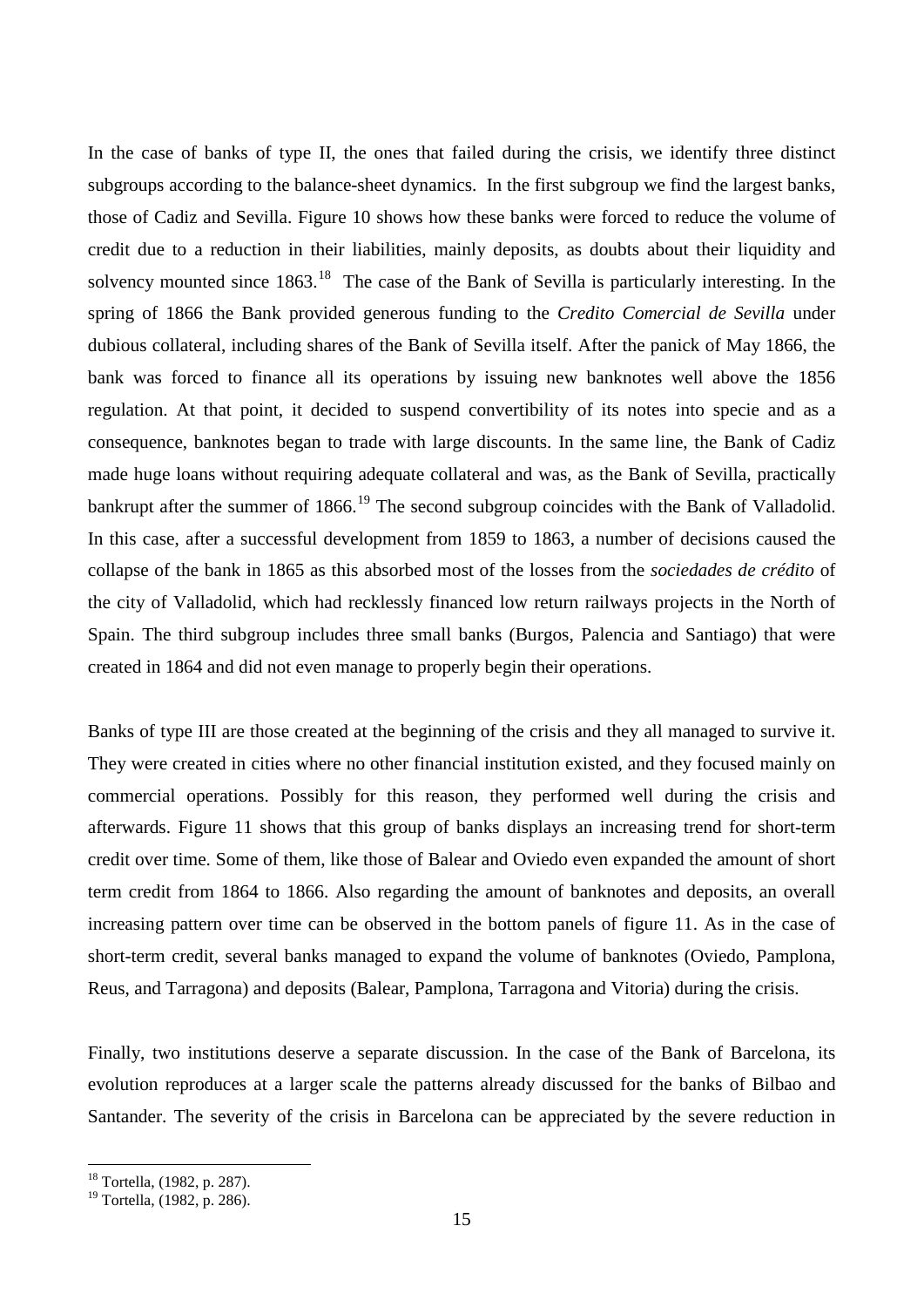credit in the years 1864 and 186. Short-term credits fell from 15.4 million pts in 1863 to 10.7 in 1864 and from 14.5 in 1865 to 9.1 in 1866 (see figure 12). In contrast, the volume of banknotes and deposits increased during the same period due to the 'flight to quality' effect associated with the liquidations of the *Catalana General de Crédito* and the *Crédito Mobiliario Barcelonés[20](#page-17-0)* For the Bank of Spain instead, there is a reduction of credit, banknotes and deposits during the crisis. Thus, the two largest banks in the country display very different patterns.

Table 4 provides a quantitative assessment of the severity of the financial crisis of 1864-66 for the banks of issue. The first two columns report the amount of credits, banknotes and deposits in the system of banks of issue in 1863, the last year before the crisis, and in 1866, the year in which the crisis was most severe. The third column reports the difference between the two years. In 1866 there were 22.7 millions of credits, 28.1 millions of deposits and 29.1 millions of banknotes less than in 1863 in the system of banks of issue. These numbers represent a decline of, respectively, 12%, 24% and 38% of credit, deposits and banknotes. The last three columns of table 4 decompose the decline in the three variables into the contribution of banks that survived the crisis (including those created during it and excluding the Bank of Spain), banks that were liquidated during the crisis (type II above) and the Bank of Spain. Regarding credit, 43% of the decline is due to the reduction to surviving banks and new banks, 25% to banks that collapsed during the crisis and 32% to the Bank of Spain. In the case of banknotes, surviving and new banks increase their provision in the 1863-66 period, with a negative contribution to the overall decline of 17%. Bankrupt banks account for one third of the overall decline while the Bank of Spain alone accounts for 85% of the decline. Also with respect to deposits, surviving and new banks largely increase their provision between 1863 and 1866. Bankrupt banks display a contribution of 9% to the overall decline while the Bank of Spain displays a decline which is 1.34 times the total.

From this picture, we can draw the following conclusions: i) the group of surviving and new banks managed to perform reasonably well during the crisis, with the amount of banknotes and deposit increased between 1863 and 1866. Part of this performance should be attributed to the small or null involvement of the banks of issue with each other and with the *sociedades de credito*, a fact that prevented contagion and implied that even banks created in the middle of the crisis performed well; ii) the decline in credit and banknotes due to liquidated banks is substantial (0.33 and 0.25 of the total, respectively), but this is almost entirely due to two banks (Sevilla and Cadiz) which displayed particularly weak balance sheet on the eve of the crisis; iii) the Bank of Spain alone accounts for

<span id="page-17-0"></span> $^{20}$  Blasco and Sudriá (2012, pp. 301-319).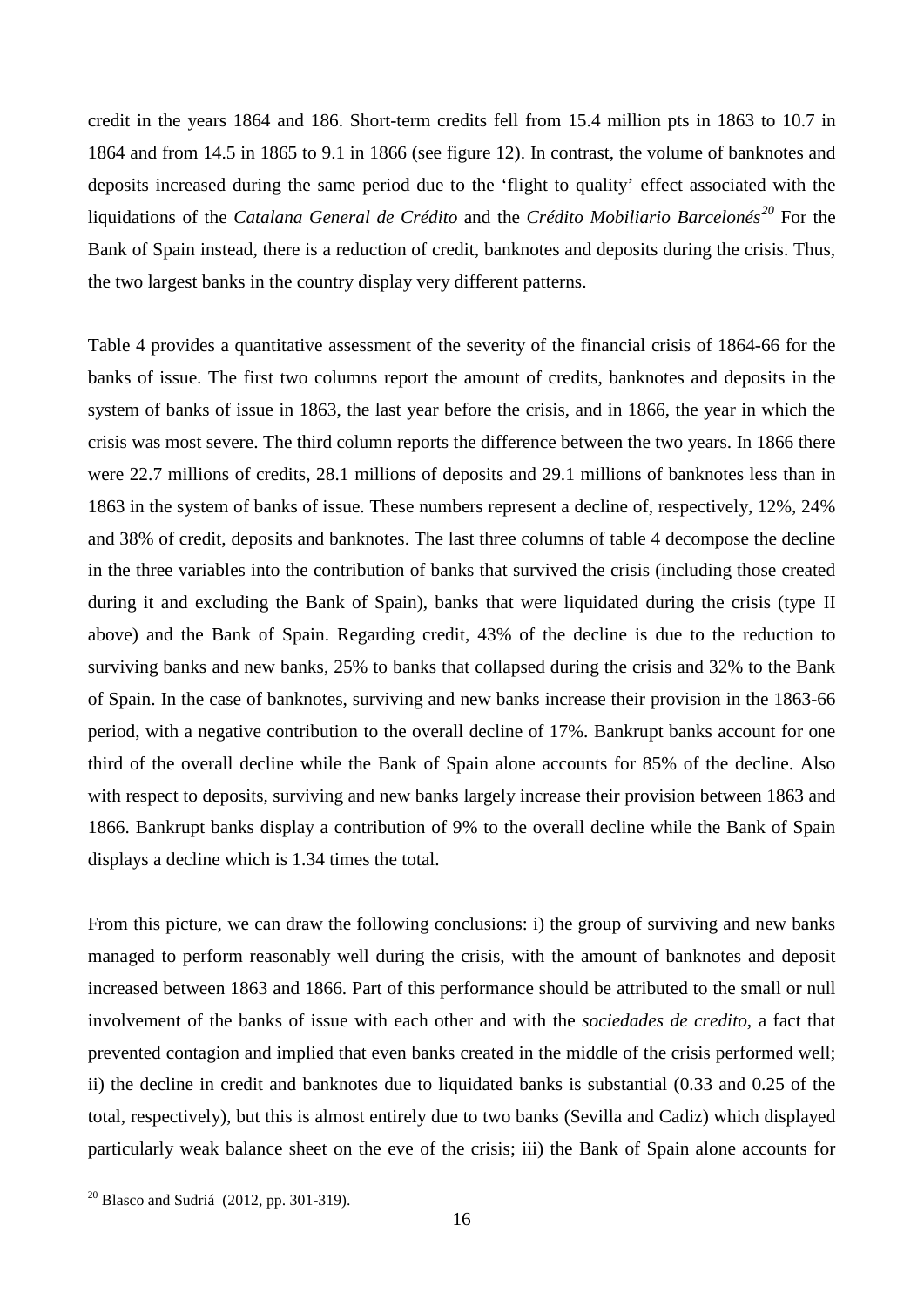32%, 85% and 133% of the decline in credit, banknotes and deposits. Thus, it represents the institute which fostered the largest part of the observed fluctuations in the system of banks of issue. This behavior was not the outcome of a plain bad management, but resulted from the large involvement of the bank with the Government. We devote the next section to detail this particular situation of the Bank of Spain.

## **7. The Bank of Spain during the crisis**

As discussed above, the behavior of the Bank of Spain during the crisis differs from that of the largest banks of issue that managed to survive it. In this section we argue that the involvement of the Bank of Spain with the Government explains this behavior.

During the period 1856-1864, the Bank of Spain became more involved in the financing of the Government. The various sovereign defaults of the previous decades, the last one in 1851, had closed the access to the London and Paris markets to the Spanish public debt. The consequence was that the Spanish Government had to rely more and more on the Bank of Spain to obtain resources to finance its program of subsidies to railways companies and its military expeditions to Morocco, Mexico, Indochina and Peru.

In 1864, the Government decided to directly involve the Bank of Spain in the policy of sale of public properties of the Disentailment. The sale receipts of the public properties were delivered to the Bank, which was in charge of their collect. For its part, the Bank of Spain created in June the Mortgage Bill (*billete hipotecario*), which was backed by those receipts. The whole amount obtained in the placement of the Mortgage Bills had to be transferred by the Bank to the Treasury.

However, the timing of the operation was quite unfortunate. The suspect that there was an excessive engagement of the Bank with the Treasury, perceived to be at the edge of insolvency, produced a bank run in which the public required, in a tumultuous way, the payment in specie of their bills. The situation of the Bank of Spain was untenable and the governing council of the Bank decided to limit the amount of banknotes that could be converted into specie each day. In the first seven months of 1864 the Bank experienced an outflow of specie in exchange for banknotes of 100 millions of pesetas, a dramatic amount, with roughly 25 millions in July.<sup>[21](#page-18-0)</sup>

<span id="page-18-0"></span> $21$  Tedde (2013).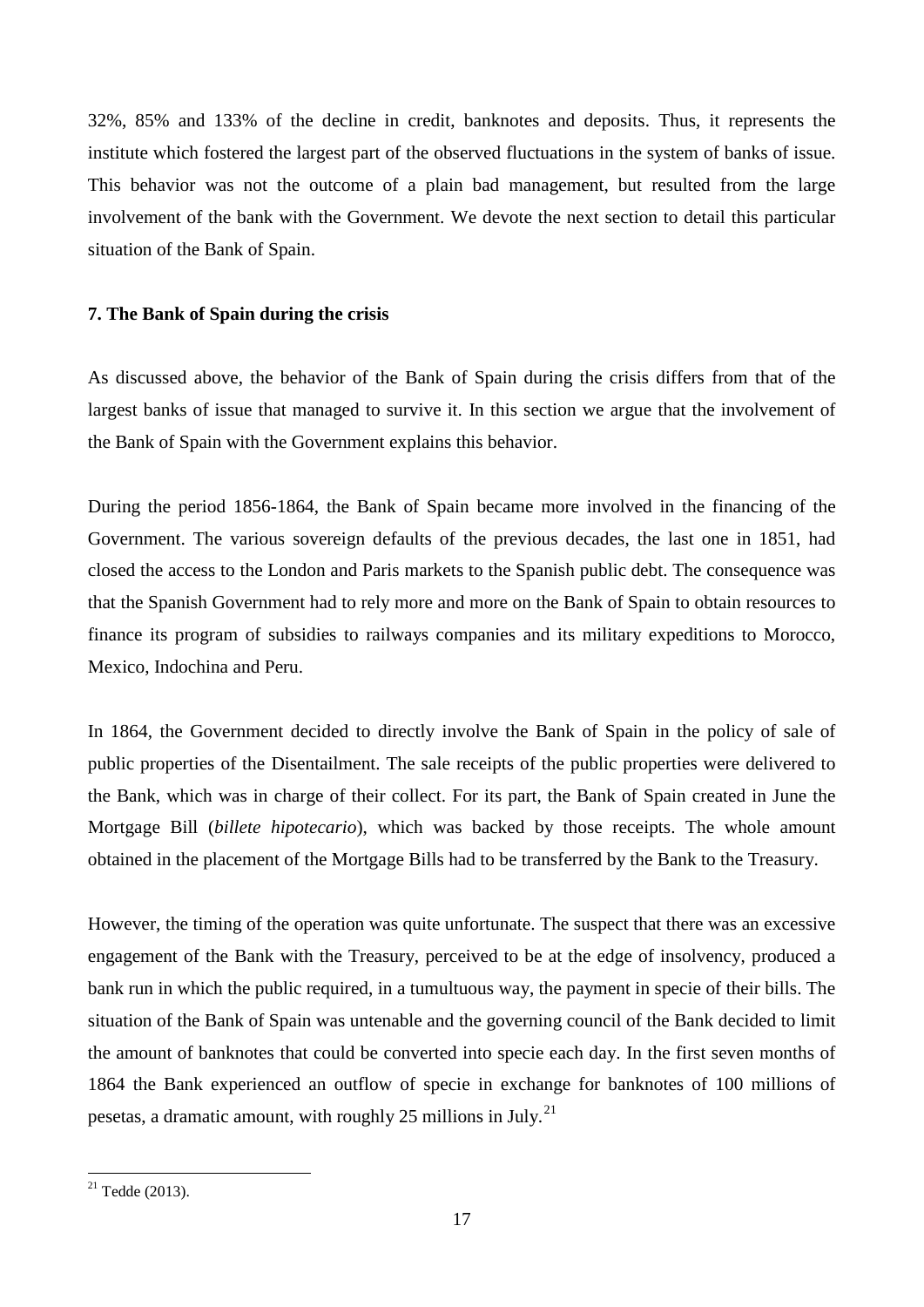Careless of the dire situation of the Bank, the Government prevented it from selling part of its portfolio of public assets in order to obtain additional liquidity. In addition, the decision in 1865 of the Spanish Government to instruct the trade courts to delay as much as possible all the cases involving convertibility of banknotes into metallic only made matters worse. This decision created a legal vacuum where convertibility was decided case by case, increasing the mistrust by the public in the banknotes of the Bank of Spain. The response of the Bank was to purchase bullion in the international markets, to increase the discount rate and to delay convertibility of banknotes. In addition, it increased its paid-up capital from 30 million pts to 50 in a couple of years (1864-1865).

In December 1865, the courts decided that the Bank of Spain was obliged to convert 50,000 pts in banknotes into spice to one of its customers, the Marquis of Santa Marta. The Bank announced that, in order to do so, it would be forced to sell part of its public assets. The tension between the Government and the Governing Council of the Bank ended with the resignation of the Governor of the Bank of Spain in March 1866.

In the spring of 1866, the Government proposed a new approach to solve its financing problems. The idea was to receive a loan of 100 million pesetas from an English bank syndicate in exchange for the rights of banknote emission in the whole country, that is, the suppression of the Bank of Spain and the rest of banks of issue and the creation of a new national bank of issue in the hands of the English bankers.  $^{22}$  $^{22}$  $^{22}$  The plan was quite advantageous for the Government. First, it would reopen international capital markets to Spanish debt, as a major share of the loan was to be devoted to repay foreign bondholders. Second, some of the funds could be used to resume the payment of subsidies to the railways companies, in an attempt to mitigate the effects of the crisis. Third, the burden of the costs was to be placed on the shareholders of the local banks of issue, which would suffer most of the losses, though they were going to receive shares of the newly created national bank as compensation. Thus, this operation should not be regarded as a financial rescue of the banking system, which the Government was decided to let fall, but as a fiscal rescue of the Government itself. Naturally, the directors of the Bank of Spain strongly opposed the operation as it represented bankruptcy. However, the operation was aborted only after the failure of Overend and the financial panic of May 1866.

<span id="page-19-0"></span> $22$  In contrast to what is commonly reported in the literature, it is not clear that Overend, Gurney and Co. was the head of the syndicate. See Tedde (2013) for a discussion on the issue.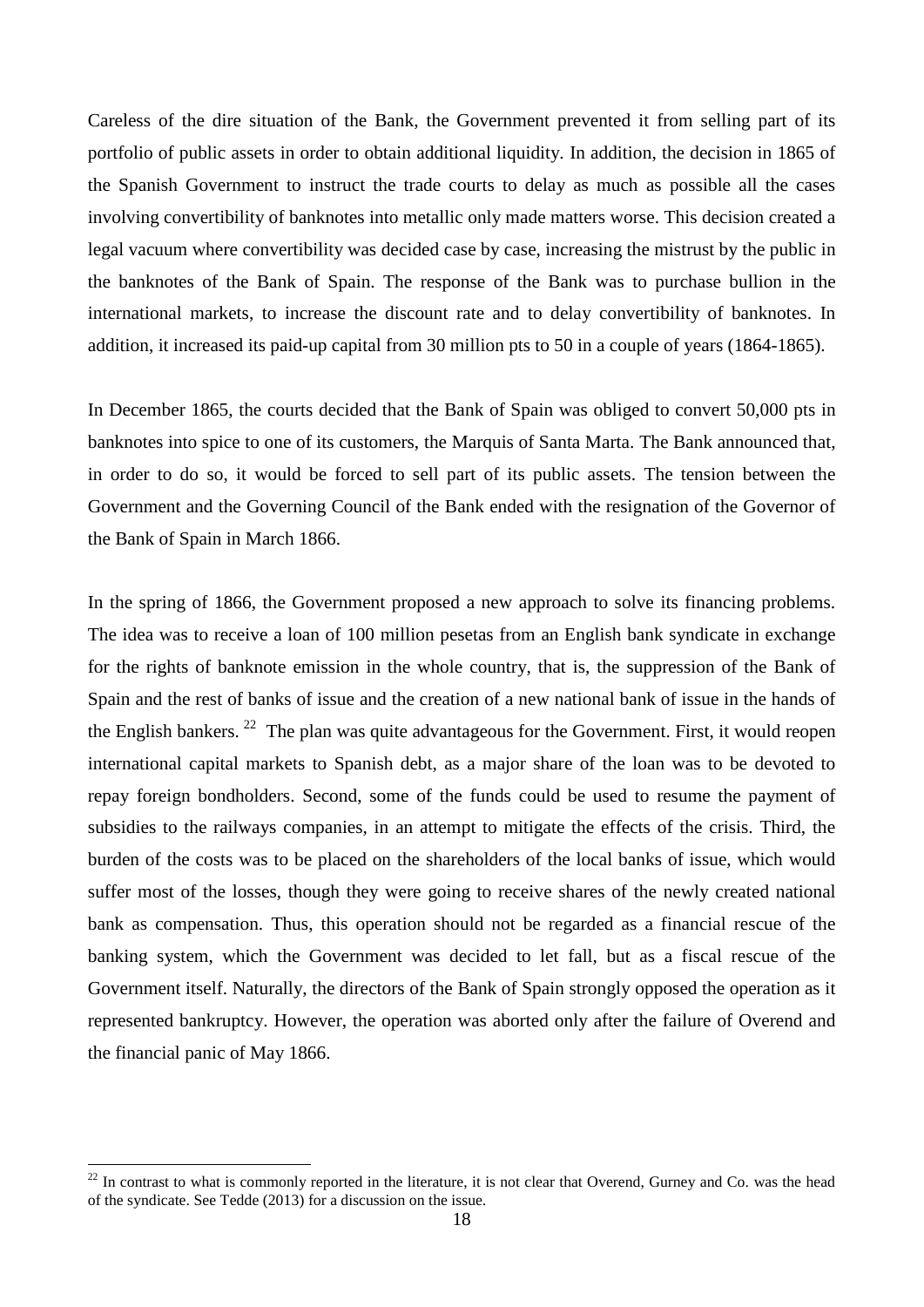To quantitatively analyze the behavior of the Bank of Spain, we have reconstructed its quarterly balance sheet for the period 1860Q1 to 1869Q4 by using the internal accounting of the Bank (*situacion general del Banco de España*) from its archives. Figure 13 shows the main components in the assets. First, it is evident that the operations of the Bank were mainly devoted to provide loans to the Government. The volume of discounted bills or credit to the private sector is remarkably small when compared to the amount of public assets. Second, the share of public assets in total assets of the Bank raises from 15.9 (23.7 million pts) in the last quarter of 1862 to 79.7 (173.8 million pts.) in the third quarter of 1864. This dramatic expansion was due, as explained above, to the sale receipts of public properties. The Bank managed to partially reduce its exposure to the public sector by 62 million pts. between 3Q1864 and 3Q1865. However, due to Government pressures, the share of public over total assets never fell below 58% during the crisis.<sup>[23](#page-20-0)</sup>

In order to test the hypothesis that the exposure of the Bank of Spain to the public debt explains part of the pressure on its metallic reserves, we employ the share of public debt over the total amount of Bank's assets, the liquidity ratio and the reserve ratio.<sup>[24](#page-20-1)</sup> The first series reflects the exposure of the Bank to the public debt whereas the last two indicators reflect its liquidity. We run an OLS regression of each ratio on the share of debt. Results are displayed in table 5. We consider two sub-periods, 1860-1870 and 1864-1870.<sup>[25](#page-20-2)</sup> In all cases the intercept and the coefficient are highly significant. Also, the coefficient is negative both when considering the whole decade 1860-1870 and when considering only the crisis and its aftermath, though in this last case the coefficient has a lager magnitude and the  $R^2$  is also larger. These results support the argument that there was a negative correlation between the liquidity of the bank and the share of public debt over its portfolio in the period considered.

Figure 14 shows the main components in the liabilities of the Bank. First, note the increase in capital from 30 to 50 million pts. begun in 1Q1864 as a measure by the Governing Council to obtain new funds to cope with the sudden fall in cash that had begun in the last quarter of 1863. Also, the Bank requested and obtained several foreign loans at the beginning of the crisis. These were aimed at purchasing bullion in international markets. However, after the large amounts obtained in 1864, foreign borrowing declined steadily, as the Bank was not perceived as a safe

<span id="page-20-1"></span><span id="page-20-0"></span><sup>&</sup>lt;sup>23</sup> The records of the Governing Council meetings is discussed in Tedde (2013).<br><sup>24</sup> The liquidity ratio is defined as reserves divided by liabilities, whereas the reserve ratio is reserves divided by the amount of bankn

<span id="page-20-2"></span> $25$  For the three series used in the regression we were able to reconstruct data up to 1870.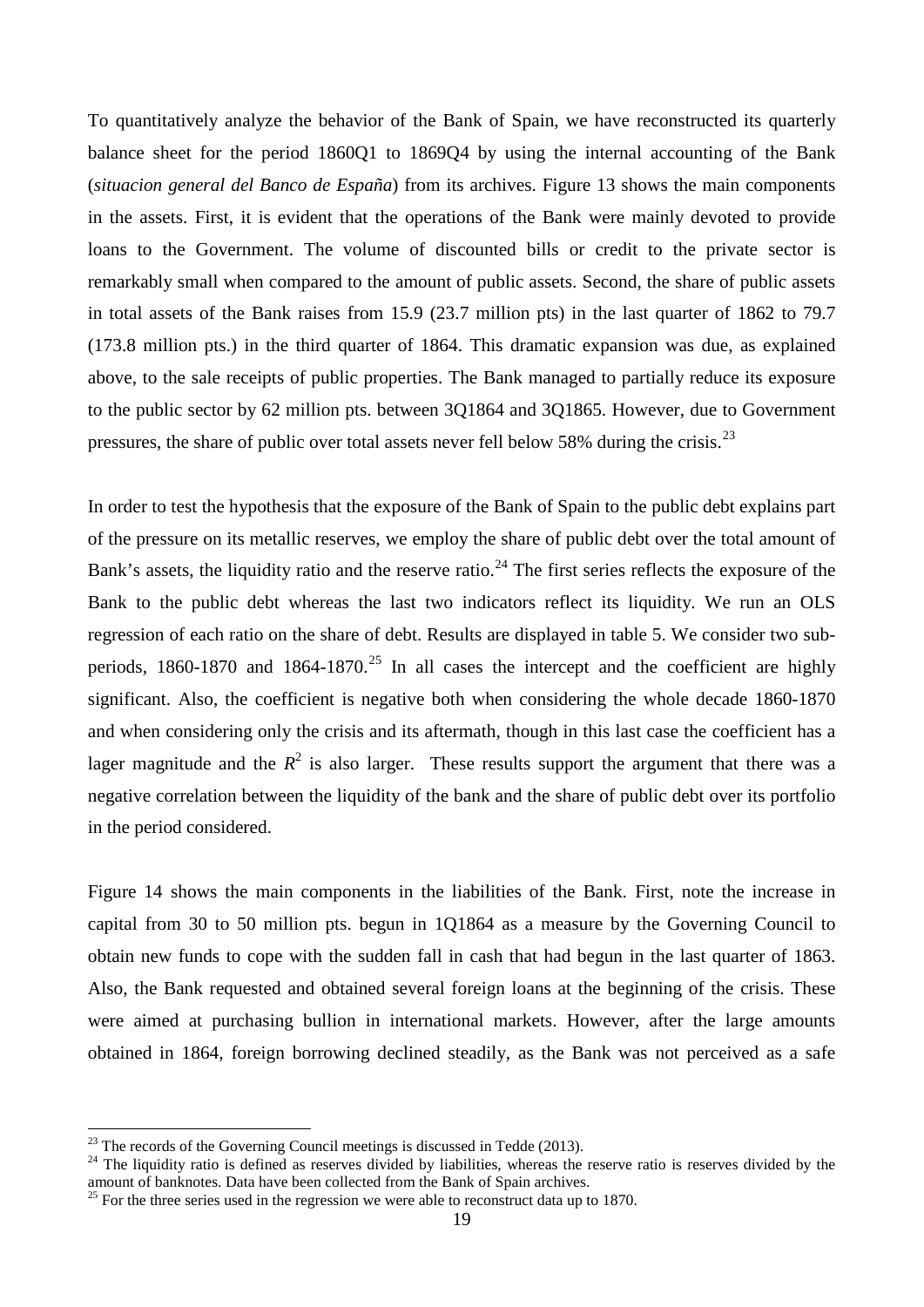debtor and financial conditions across Europe were deteriorating. In October 1864 not even James Rothschild accepted to deal with the Bank's representatives.<sup>[26](#page-21-0)</sup>

Deposits fell abruptly at the beginning of the crisis due to the mistrust in the Bank's liquidity (and solvency). Instead there had not been a similar move in banknotes, which remained at high levels until mid-1865. However, this is due to the fact that deposits were typically reimbursed in the form of banknotes and the convertibility of banknotes into metallic was largely impaired by the Bank in 1864. Once the exposure to the public sector began to decrease in early 1865, the Bank decided to reduce the volume of its banknotes in order to improve its liquidity ratios, a process which was accelerated in 1866 after the banking panic of May.

## **8. Conclusions**

In this paper we provide a comprehensive analysis of the twin-crisis experienced by Spain in 1864- 66. We described how the origins of the crisis can be traced back to the international financial crisis that affected European countries in those years. Then, we constructed a new dataset on capital inflows that allowed us to document how Spain experience a sudden stop during the crisis. Next, we studied the microeconomic behavior of banks of issue and find that they performed reasonably well during the crisis, with the safest banks enjoying a flight to quality effect from the *sociedades de credito*. Finally we reconstruct the quarterly accountancy of the Bank of Spain and show how, in this picture, this institute was the most destabilizing agent, due to a weak balance sheet resulting from its deep involvement in financing the Government. Thus, we regard the episode documented as a clear example of the effect of a twin-crisis on a financial system in which no public intervention is applied.

<span id="page-21-0"></span> <sup>26</sup> Tedde (2013).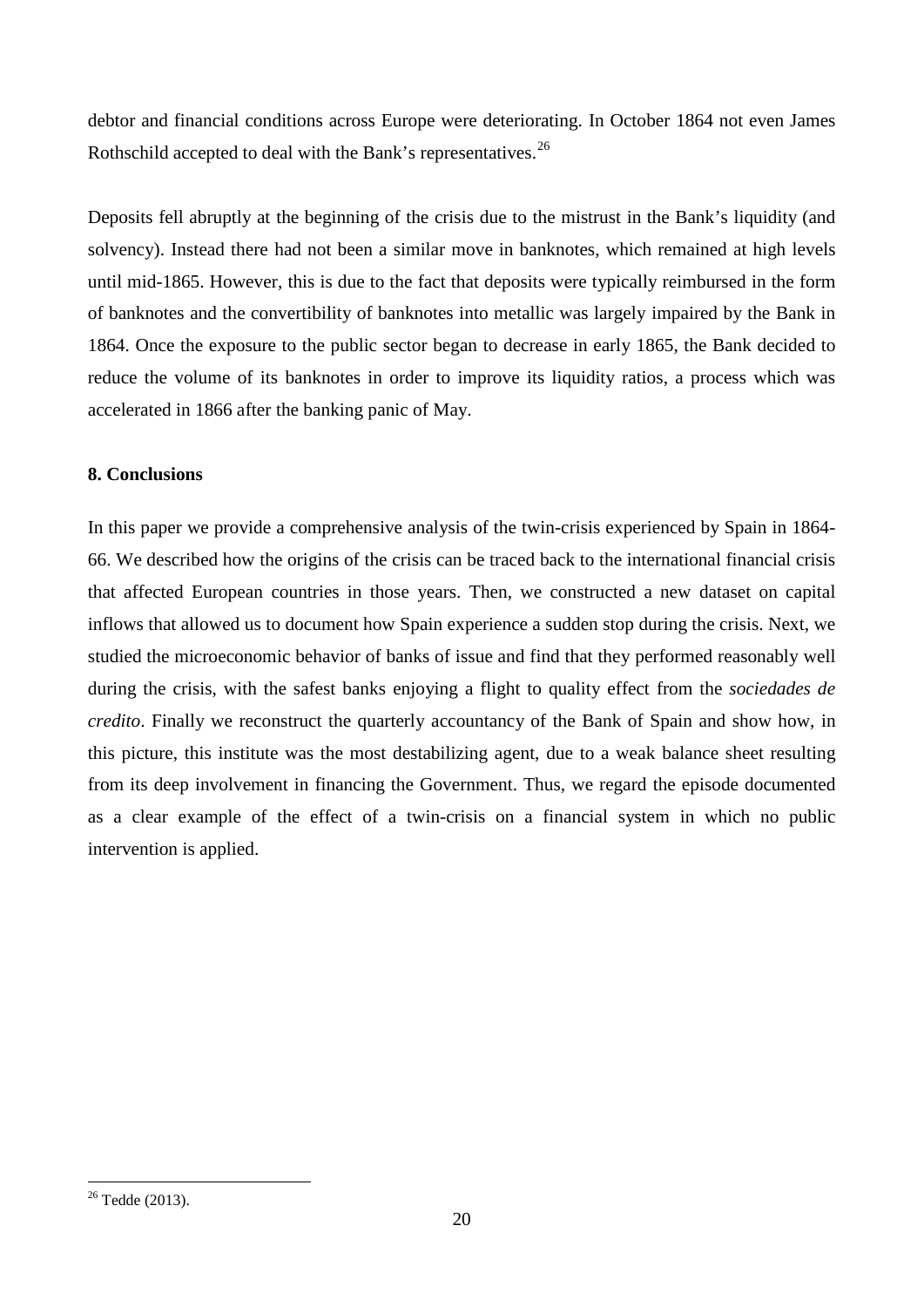## **References**

Accominotti, O. 'London Merchant Banks, the Central European Panic and the Sterling Crisis of 1931', *Journal of Economic History* 72(1), 1-43, (2012).

Artola, M. *La Hacienda del siglo XIX. Progresistas y moderados*, (Alianza, Madrid, 1986).

Barroeta-Aldamar, J. *Informe sobre la moneda* (Madrid, Imprenta Nacional, 1861).

Barthe, A. *El problema monetario en España*, Madrid, Fortanet, (1908).

Bernanke, B. Gertler, M. and Gilchrist. S. `The Financial Accelerator and the Flight to Quality', The Review of Economics and Statistics 78(1), 1-15, (1996).

Blasco, Y. and Sudriá, C., El Banco de Barcelona (1844-1874). Historia de un Banco emisor, Madrid, Lid (2010).

Broder, A. `Les investissements étrangers en Espagne au XIXe. siècle: methodolgie et quantification', *Revue d´Histoire Économique et Sociale*, LIV, 1, pp. 29-63 (1976).

Broder, A. *Le rôle des intérets étrangers dans la croissance de l´Espagne* (1767-1923), unpublished Ph. D. diss., Université de Paris,IV-Sorbonne (1981).

Calvo, G. A. and Reinhart, C. . "When Capital Inflows Come to a Sudden Stop: Consequences and Policy Options". In Kenen, P.; Swoboda, A.. *Reforming the International Monetary and Financial System*. Washington, DC: International Monetary Fund. (2000).

Carreras, A. and Tafunell, X., *Historia Económica de la España Contemporánea*, (Crítica, Barcelona, 2010).

Casares-Alonso, A. *Estudio histórico-económico de las construcciones ferroviarias españolas en el siglo XIX*, Madrid, Instituto de Desarrollo Iberoamericano, (1973).

Chastagnaret, G. *L´Espagne puissance minière dans l´Europe du XIXe. siècle*, (Casa de Velázquez, Madrid, 2000).

Collins, M., `The Bank of England as a lender of last resort', *Economic History Review* 45 (1) (1992), pp. 145-153.

Comín, F. *Economía y Hacienda en la España contemporánea, 1800-1936*, 2 volumes (Instituto de Estudios Fiscales, Madrid, 1988).

Costa-Campí, M. T., *La financiación exterior del capitalismo español en el siglo XIX*, (Universidad de Barcelona, Barcelona, 1982).

Edwards, S.. "Thirty Years of Current Account Imbalances, Current Account Reversals and Sudden Stops". *NBER Working Paper* w10276 (2004).

Eichengreen, B., Gupta, P. and Mody, A., `Sudden Stops and IMF-Supported Programs, ' NBER Chapters, in: Financial Markets Volatility and Performance in Emerging Markets, pages 219-266 National Bureau of Economic Research, Inc. (2008).

Fernández-Acha, V., "La Deuda Pública", *Datos básicos para la Historia Financiera de España, 1850-1975*, 2 vols., en Instituto de Estudios Fiscales (ed.)Madrid, Instituto de Estudios Fiscales y Ministerio de Hacienda, (1976).

Fernández-Pulgar, C. and Anes-Álvarez, R. , `La Creación de la Peseta en la Evolución del Sistema Monetario de 1847 a 1868', in P. Schwartz, ed*., Ensayos sobre la Economía Española a mediados del Siglo XIX* (Servicio de Estudios del Banco de España, Madrid, 1970), pp. 147-186.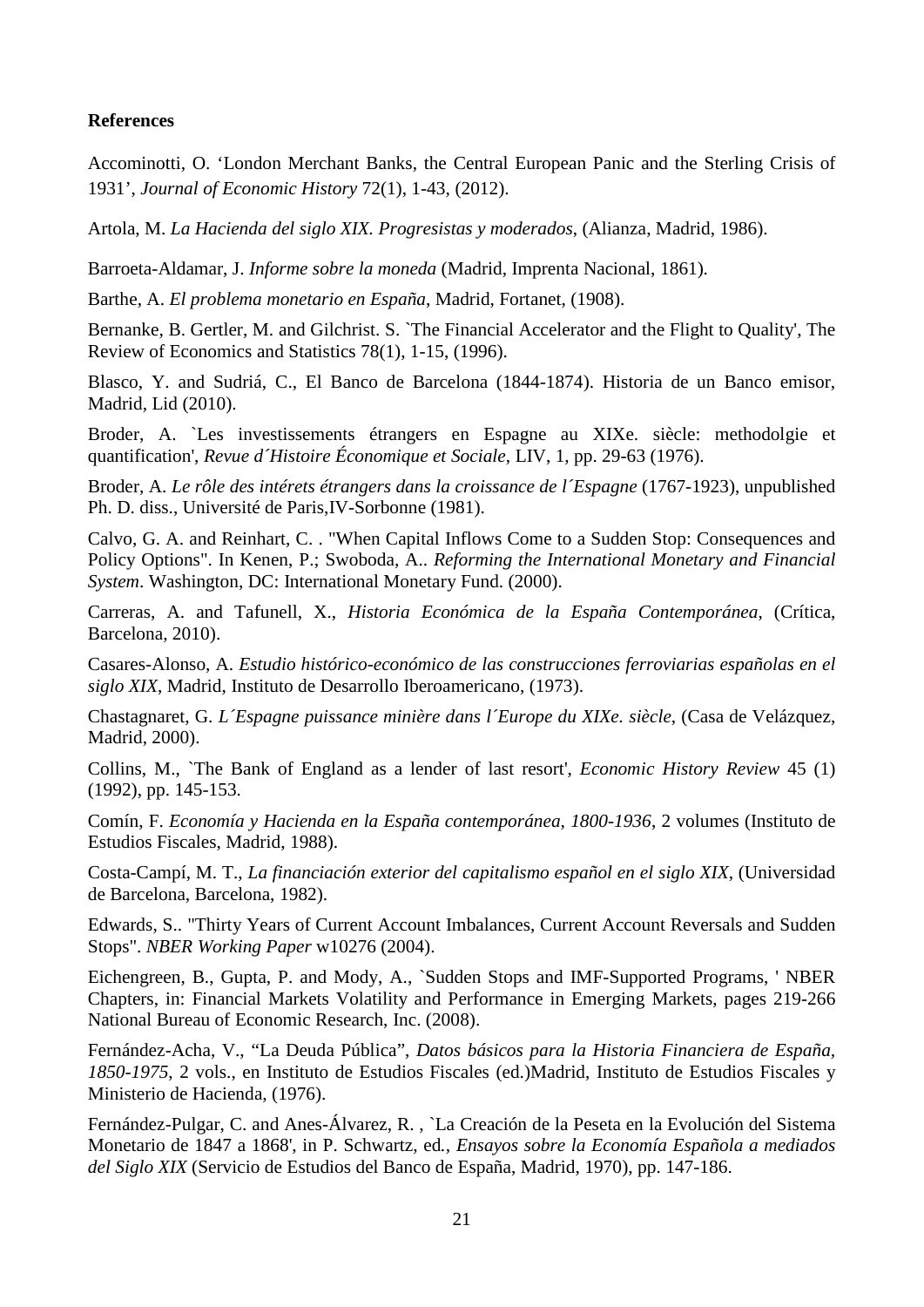Flandreau, M*., L´ or du mond: la France et la stabilité du systéme monetaire international* (Paris, Flammarion, 1999).

Harvey, C. E.,*The Rio Tinto Company. An Economic History of a Leading International Mining Concern, 1873-1954*, Penzance, Alison Hodge, (1981).

Harvey, G. and Taylor, P. `Mineral wealth and economic development: foreign direct investment in Spain, 1851-1913,' *Economic History Review*, 2nd ser.,XL, 2 , pp. 185-207 (1987).

Hawtrey, R. *Currency and Credit*, Longmans (1919),

Kaminsky, G. L. and C. M. Reinhart, "The Twin Crises: The Causes of Banking and Balance-of-Payments Problems," American Economic Review, vol. 89(3), pages 473-500, 1999.

Kindleberger, C. P*, A Financial History of Western Europe* (Routledge, Hoboken, 1984).

Kindleberger, C. P. and Aliber, R. Z., *Manias, Panics and Crashes* (Wiley, New York, 2005).

Martín-Aceña, P. `The Spanish Monetary Experience, 1848-1914', in P. Martín Aceña and J. Reis, *Monetary Standards in the Periphery. Paper, silver and gold*, 1854-1933, (London, MacMillan, 2000).

Martín-Aceña, P. and M. A. Pons: "Sistema monetario financiero", in A. Carreras and X. Tafunell (eds.), *Estadísticas Históricas de España*. Siglos XIX-XX. Bilbao: Fundación BBVA, 3 vols., II, pp. 645-706 (2005).

Martín-Niño, J. *La Hacienda Pública y la revolución de 1868*, (Instituto de Estudios Fiscales, Madrid, 1973).

Nuño, G. and Thomas, C., Bank Leverage Cycles, ECB WP 1524 (2013).

Pérez-Moreda V., `La modernización demográfica, 1800-1930', in N. Sánchez-Albornoz (ed.), *La modernización económica de España*, 1830-1930, (Alianza, Madrid, 1985).

Prados de la Escosura, L., *El Progreso Económico de España 1850-2000*, (Fundación BBVA, Bilbao, 2003).

Prados de la Escosura, L., "Spain's International Position, 1850-1913", *Revista de Historia Económica / Journal of Iberian and Latin American Economic History* 28, 1, pp. 1-43 (2010).

Sánchez-Albornoz, N., *España hace un siglo: una economía dual*, (Alianza, Madrid, 1977).

Sánchez-Ballesta, J. P. and M. Bernal, `Monitoring, reputation and accountability in issuing banks in mid-nineteenth-century Spain,' *Explorations in Economic History*, 47:4, pp. 403-419 (2010).

Santillán, R. *Memoria histórica sobre los Bancos Nacional de San Carlos, Español de San Fernando, nuevo Español de San Fernando y Banco de España*, 2 vols., Madrid Banco de España (1865).

Sardà, J. *La Política Monetaria y las Fluctuaciones de la Economía Española en el Siglo XIX* (Editorial Alta Fulla, Barcelona, 1998, first edition 1948).

Schnabel, I. "The German Twin Crisis of 1931", *Journal of Economic History* 64(3) (2004),.

Schnabel, I., and H. S. Shin, "Liquidity and Contagion: The Crisis of 1763", *Journal of the European Economic Association* 2(6) (2004).

Schwartz, P. (ed.), *Ensayos sobre la Economía Española a mediados del Siglo XIX* (Madrid, 1970), Appendix A.

Selgin, G. A. *The Theory of Free Banking: Money Supply under Competitive Note Issue* (Rowman and Littlefield, Totowa, N.J., 1988).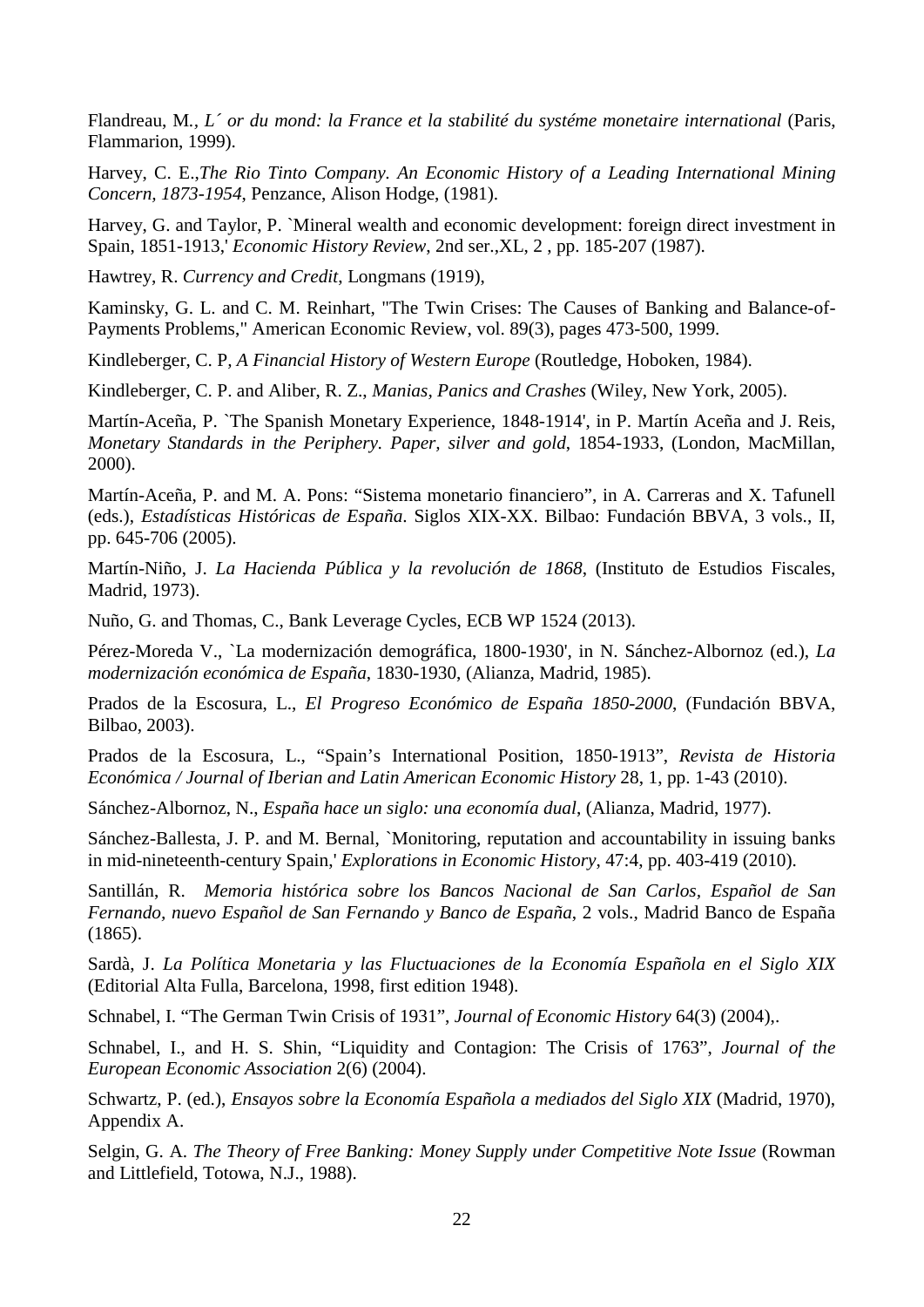Selgin, G. A. and L. H. White, `How Would the Invisible Hand Handle Money?,' *Journal of Economic Literature*, 32(4), pp. 1718-1749 (1994).

Stone, I. *The Global Export of Capital from Great Britain, 1865-1914. A Statistical Survey*, (Macmillan, London, 1999).

Sudrià, C.. `Los Bancos De Emisión Provinciales En La España Del S. XIX', in P. Tedde and C. Marichal (ed.), *La Formación de los Bancos Centrales en España y América Latina*, vol. 1 (Banco de España, Madrid, 1994)

Tedde, P., `La banca privada española durante la Restauración,(1874-1914)', in Gabriel Tortella (ed.), *La banca española en la restauración*, 2 vols., I, (Banco de España, Madrid, 1974), pp. 219- 455.

Tedde, P., `Las compañías ferroviarias en España (1855-1943)', in Miguel Artola (ed.), *Los ferrocarriles en España (1844-1943)*, 2 vols., II, (Banco de España, Madrid, 1978).

Tedde, P., *El Banco de San Fernando*, (Alianza-Banco de España, Madrid, 1999).

Tedde, P, `Los escritos monetarios de Vicente Vázquez Queipo a mediados del siglo XIX', in José Pérez, Carlos Sebastián y Pedro Tedde (eds.), *Estudios en homenaje a Luis Ángel Rojo*, 2 volumes, II, pp. 301-318 (Universidad Complutense, Madrid, 2004).

Tedde, P., `El Banco de España, 1856-1874', in P. Martín-Aceña, ed., *150 Años de Historia del Banco de España* (Madrid, 2006).

Tedde, P., El *Banco de España y el Estado Liberal,* mimeo, (2013).

Tortella, G., `Banking and Industry in Spain, 1829-1874', *Journal of Economic History* 29 (1) (1969), pp. 163-166.

Tortella, G., `La Evolución del Sistema Financiero Español de 1856 a 1868', in P. Schwartz, ed., *Ensayos sobre la Economía Española a mediados del Siglo XIX* (Madrid, 1970), pp. 17-145.

Tortella, G., *Los Origenes del Capitalismo en España* (Madrid, 1973).

Tortella, G.: "El circulante metálico en España: primeras aplicaciones de una estimación para el cálculo de la renta nacional", *Banco de España*, Unpublished manuscript (1982).

Tortella, G., `El capital extranjero en la formación del capitalismo español', in Julio Tascón Fernández (ed.), *La inversión extranjera en España*, (Minerva, Madrid, 2008), pp. 31-47.

Vázquez-Queipo, V. *La cuestión del oro reducida a sus justos y naturales límites y medios de sentar el sistema monetario sobre una sólida e inalterable base*, Madrid, Imprenta Nacional, (1861).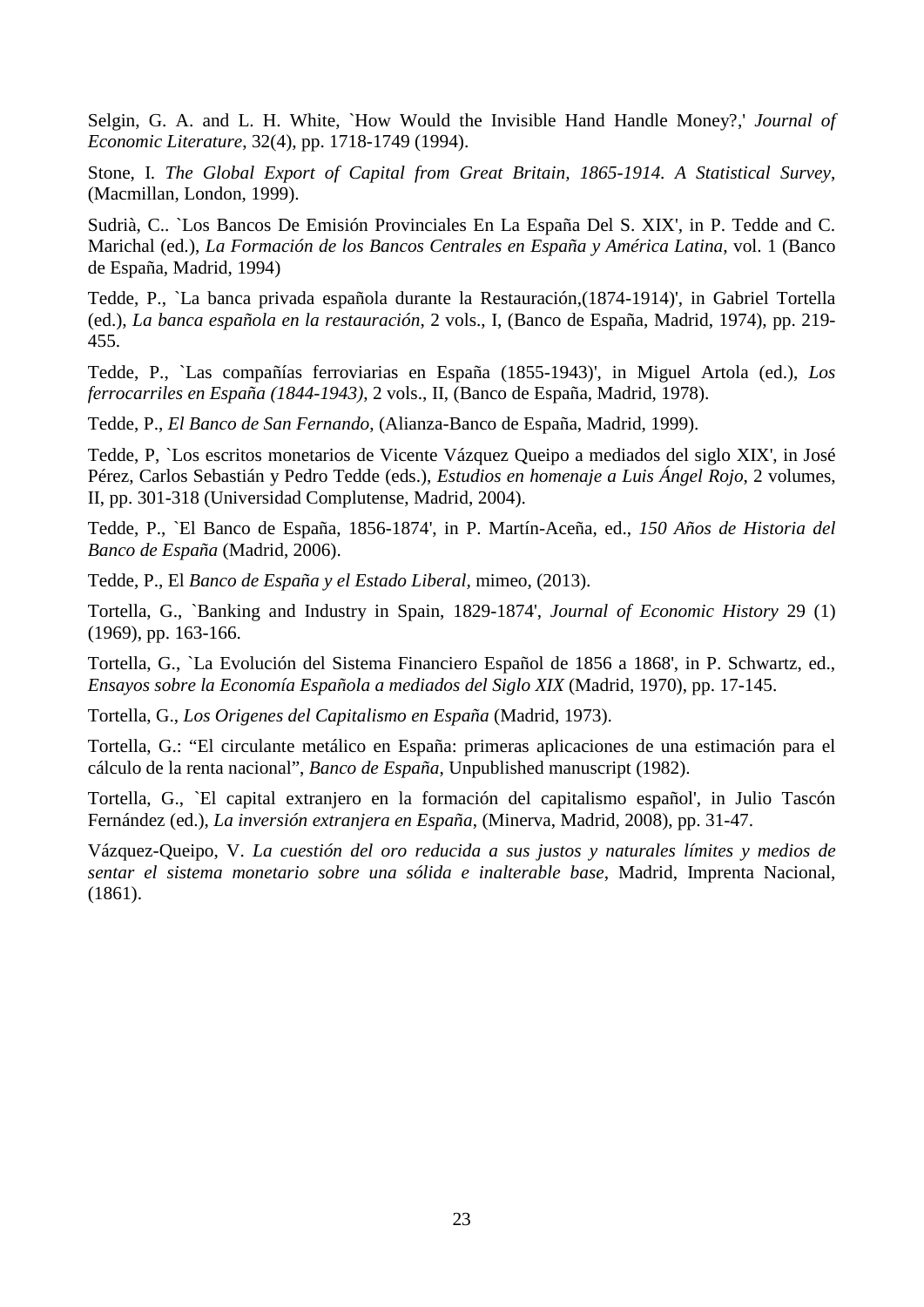#### **Appendix A: Data sources**

#### *Net flows of foreign capital*

Gross flows of foreign capital are taken from several sources. For data about railway investments, we have consulted: Broder (1976, 1981) and Tedde (1978, pp. 9-354). For banking investments, data have been collected from Sánchez-Albornoz (1977), Tortella (1973), Broder (1976) and Tedde (1974). The information about mining and metallurgy foreign investments come, for the British sources, from Stone (1999), Harvey (1981) and Harvey and Taylor (1987). The French and Belgian data are drawn from Broder (1976, 1981) and from Chastagnaret (2000). We also have consulted Tortella (2008). For new issues of Public Debt along the period 1868-1874 data are taken from Martín-Niño (1973) and Fernández-Acha (1976). The foreign investment data of public utilities, like light and water urban services, come from Stone (1999) and Costa-Campí (1982).

These are all gross flows of foreign capital to the Spanish economy. However, we assume that there was no investment by Spanish residents in foreign countries and thus we set the gross outflows equal to zero in order to compute the net inflows.

## *Net payments to foreign capital*

We estimate payments to foreign capital from several sources. As in the case of the capital flows, we assume that the net payments equal the gross payments to foreign capital, i.e., we assume no Spanish investments in foreign countries.

In the case of railways we use data from Casares-Alonso (1973) and Tedde (1978) to estimate the volume of shares in the hands of foreigners. We use data from the Ministry of Public Works (*Ministerio de Fomento*) to assess the volume and the payments of debt instruments. In order to estimate the proportion of foreign capital in these debt instruments and the dividend payments, we use the annual balance sheets of the two major railways companies, the *Compañía de Caminos de Hierro del Norte de España* and Madrid-Zaragoza-Alicante (MZA), and assume that all railways companies paid equal dividends and have the same share of foreign debt.

In the case of banking we assume that the profitability of all the three largest *sociedades de crédito* which were French, was the same of the *Crédito Mobiliario Español* (the largest one), of which we have data from Sánchez-Albornoz (1977).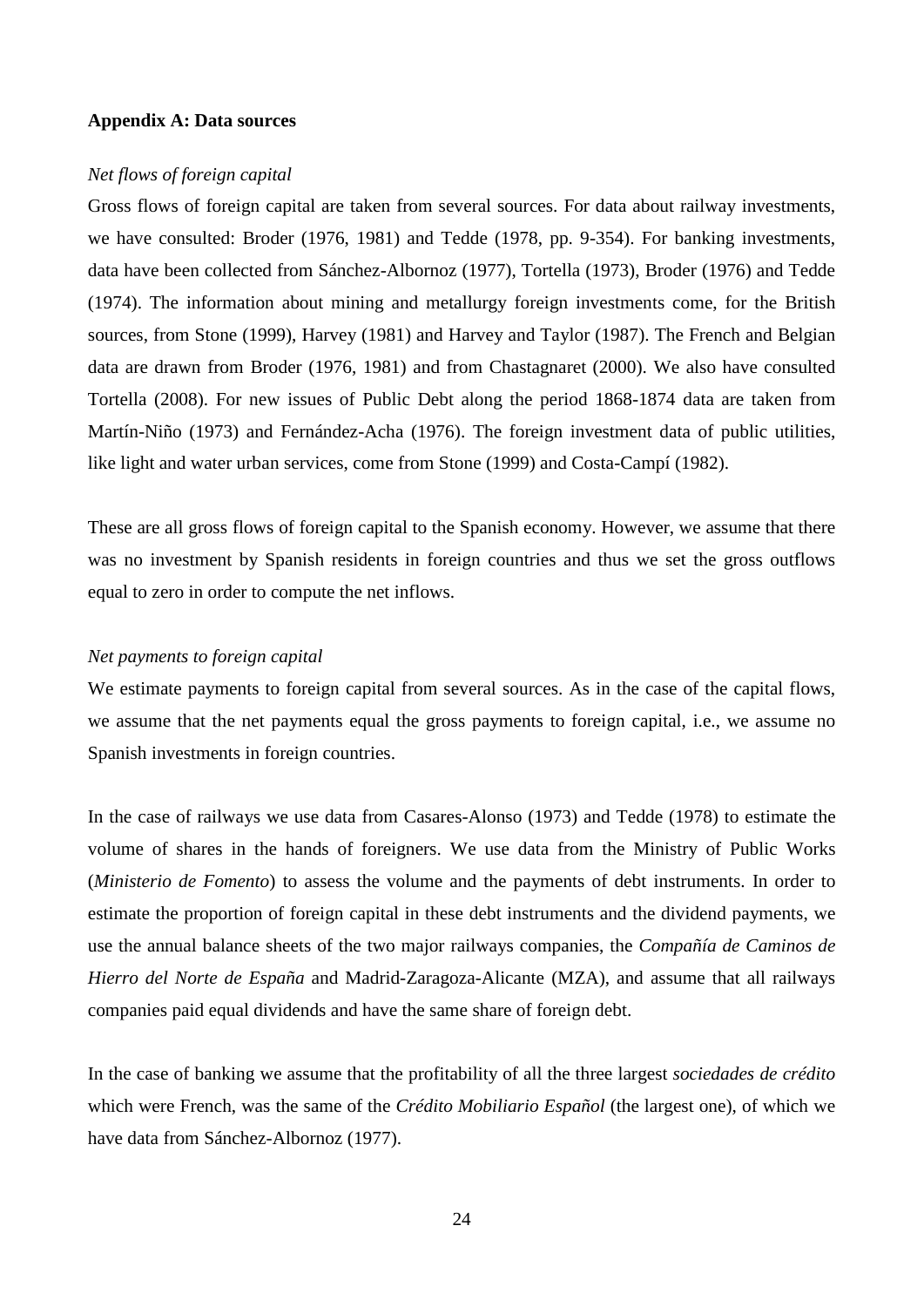For mining and metallurgy profitability, following Prados de la Escosura (2010), we have taken the relative information from Harvey and Taylor (1987), which contains averages of dividend and interest payments for British investments. We have assumed that it can be acceptable to apply this rate of return to the French and Belgian investments in the same industry. The French and Belgian data are drawn from Broder (1976, 1981) and from Chastagnaret (2000).

Data about repayments of public debt are taken from Fernandez-Acha (1976) and Martín-Niño (1973). We assume that the repayment of public debt by the Spanish Treasury was made by repurchasing bonds in the stock market at current prices. This hypothesis is backed by Artola (1986) and Comín (1988). Finally, for the public utilities investments we have applied the same real rate of return as in the case of public debt.  $27$ 

## **Appendix B: About the stock of gold and silver in Spain**

One of the most complex questions that arise in the reconstruction of the monetary aggregates of the Spanish economy in the 19th century regards the amount of metallic currency. In spite of the availability of reliable estimations of the volume of banknotes and the deposits in the local banks of issue, there are no annual series of the stock metallic currency. A potential candidate, the "Foreign Trade Statistics" (*Estadística del Comercio Exterior*) has been widely criticized in the literature as a valid estimation of the gold and silver flows. $^{28}$  $^{28}$  $^{28}$ 

Tortella (1982) employs an alternative method to estimate the changes in the stock of metallic currency based on the sum of the net amount of gold, silver and copper minted every year. In order to compute the level of the stock, he chooses 1874 as the first year in which a reliable estimation of the stock exists and then proceeds backwards by subtracting the changes in the stock. This estimation has been accepted by Martin-Aceña and Pons (2005) in their statistical collection of Spanish monetary data and it is employed by Prados de la Escosura (2010) to compute the capital account.

Notwithstanding its appeal, the estimation based on mint data has an important drawback: as the amount of minted currency is always positive, this method implies that the currency stock is an increasing function of time. Therefore, the series of the stock of metallic currency grows steadily from 1833 to 1874. In the case of gold, for example, the estimated values are 392 million pets in

<span id="page-26-0"></span><sup>&</sup>lt;sup>27</sup> See Prados de la Escosura (2010, pp.12-13) to find a detailed description of his alternative methodology <sup>28</sup> See Barroeta-Aldamar (1861), Tortella (1973) or Prados de la Escosura (2010).

<span id="page-26-1"></span>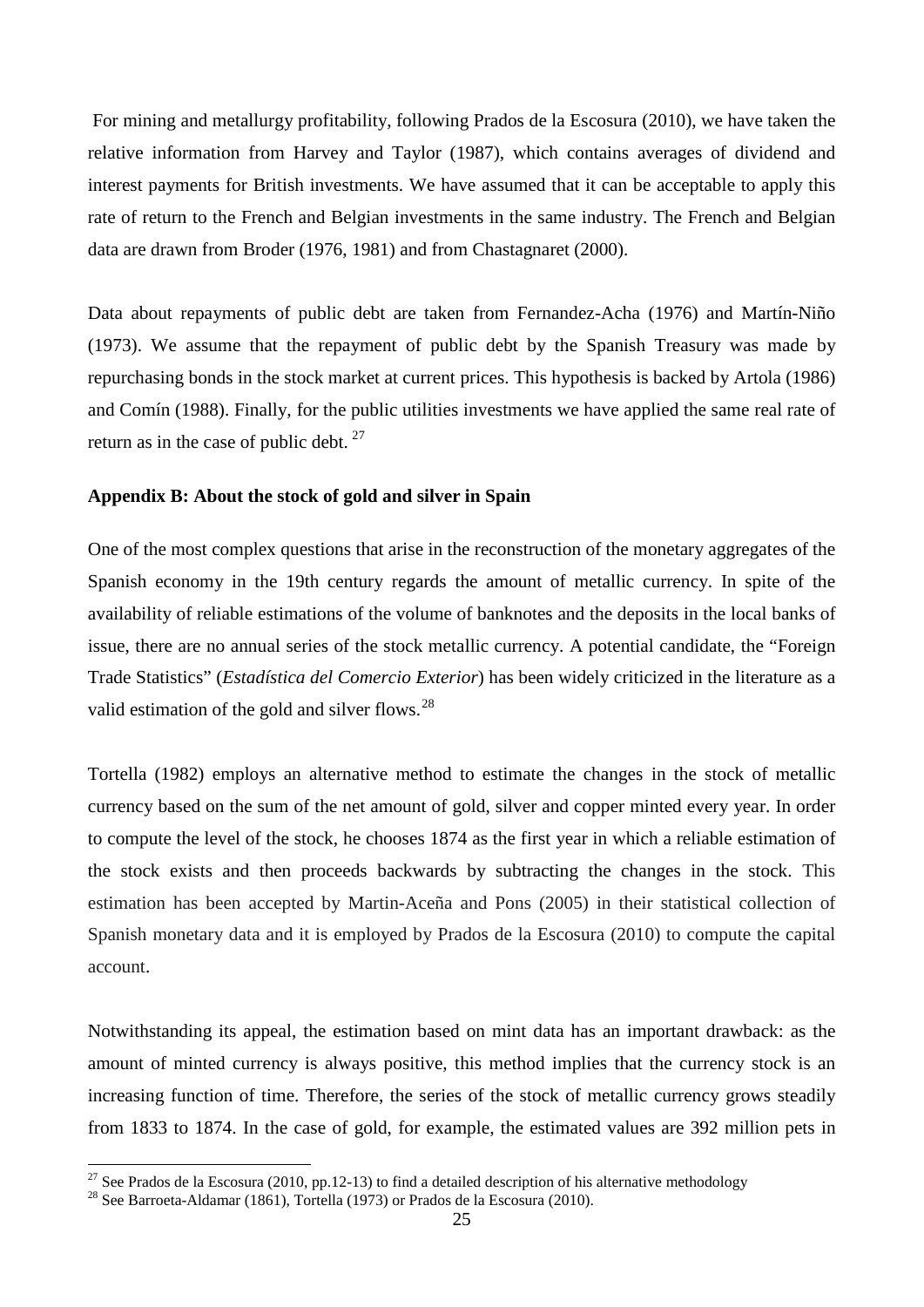1833, 471 in 1855 and 1537 1873. In contrast, the more reliable data for the period 1874-1900, displays more than 22 years in which there were reductions in the amount of metallic currency in Spain.<sup>[29](#page-27-0)</sup> This change in the trend casts some doubts about the reliability of the mint-based method.

In addition, the historical writings of several contemporary observers of the period 1856-1873 such as Vázquez-Queipo (1861) or Santillan (1865) seem to oppose the view of an ever-growing metallic stock in Spain. In fact, according to these authors, the instability in the metallic currency was a major problem of the Spanish economy. In this line, Barthe (1908) estimates that between 1856 and 1866 there was a net outflow of silver of 308.6 million pts. According to the records of Governing Council of the Bank of Spain, the scarcity of spice of the Spanish economy forced the Bank to purchase in Paris and London more than 360 million pts of gold bullion between 1859 and 1870. This amounts to roughly half of the total amount of currency minted during the period. The outflow of specie was not a particular problem of Spain. The American Civil War and the increase in cotton imports from Egypt and China as well as the growth in British investment in India induced an outflow of silver from many European countries, as described in Flandreau (1999).

In the case of Spain, the drain of specie should be of no surprise given the particular circumstances at the time. In the first place, the misalignment of mint rations between gold and silver compared to market ones induced the outflow of silver coins. In the second place, despite the large capital inflows in railways companies between 1857 and 1863, there was an associated outflow of currency to purchase large amounts of iron and machinery due to the tariff exemption included in the Ley General de Ferrocarriles. In addition, the foreign investments generated an outflow of currency in the form of dividends and interest payments.

Finally, it should be stressed that this criticism against the mint-based method does not mean a criticism of the mint data itself, but only of the validity of this data as a proxy of the changes in the stock of metallic currency. The underlying assumption in this method is that there was every year a net positive inflow of spice equal to the amount new coins minted. As an alternative, in this paper we reconstruct the changes in stock of metallic currency using information from the current and the capital accounts in order to compute the net change in reserves. The stock is again computed backwards using the data from 1874 as the initial point.

<span id="page-27-0"></span> $29$  See Martin-Aceña and Pons (2005), pp.678-0.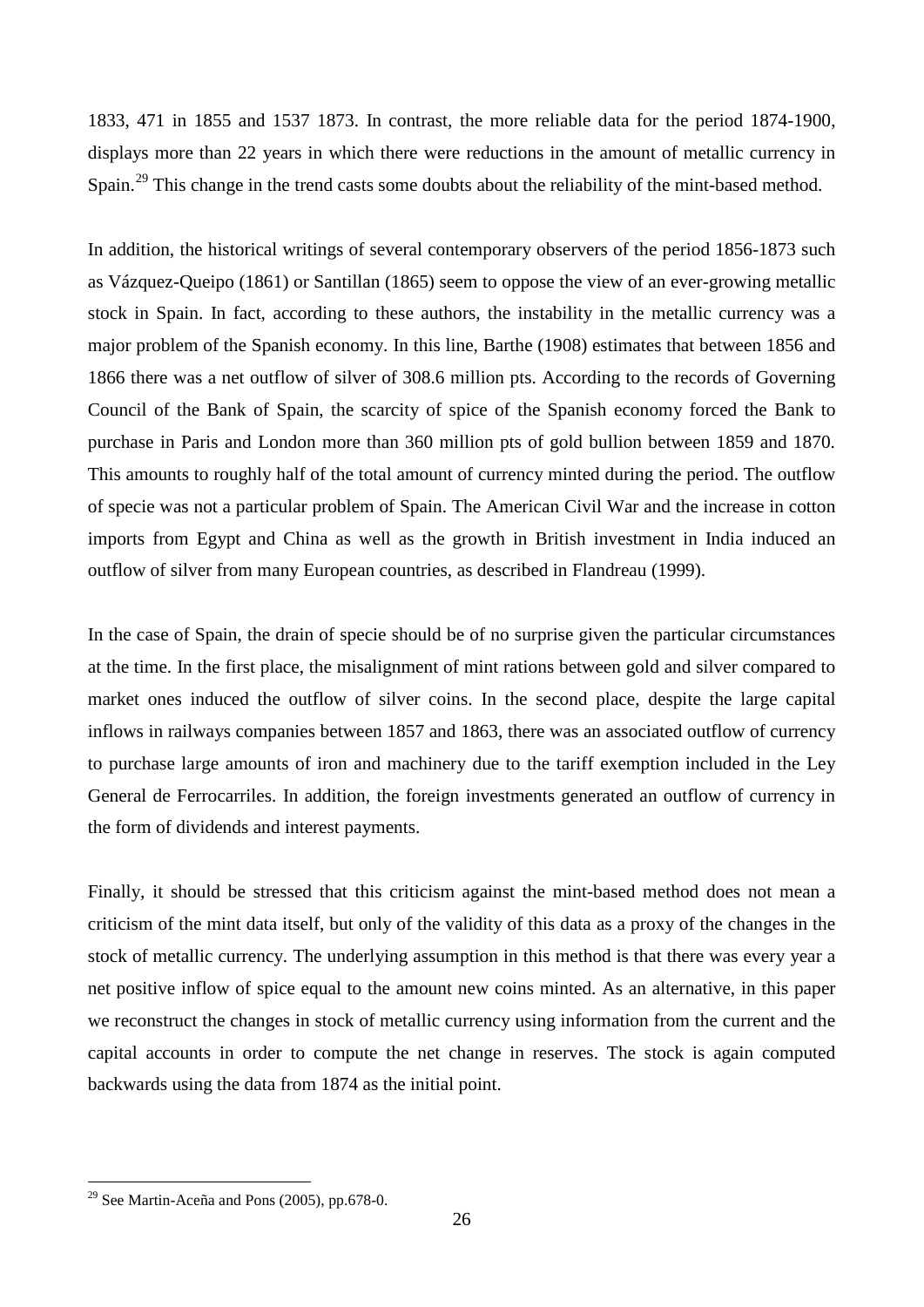## **Appendix C: the Spanish experience under the light of the French crisis of 1846-48**

The Spanish banking system in the 1856-1874 period shares some similarities with that in France in 1817-1847. In France, under the encouragement of Governor of the Bank of France Jaques Laffitte, a system of regional banks of issue emerged after the Napoleonic Wars. These banks were constrained to issue notes only in their respective regions and to a limit of their liabilities of three times the amount of their metallic reserves. Despite the fact that their operations were mainly local in nature, they were quite successful in their departments. The Bank of France grew fearful of competition and began itself to open branches between 1841 and 1848, each branch given the monopoly of note issue in its own town.<sup>[30](#page-28-0)</sup> This compares with the situation in Spain, where the Bank of Spain only opened two branches from 1856 to 1874 concentrating most of its activities in Madrid.

The French system came to an end in the crisis of 1846-48. During the political crisis, many people tried to hoard specie, thus producing a run on the banks. The Government gave *cours forcé* to the Bank of France and allowed it to issue notes for 100 frs. The regional banks were also given the same nominal facilities, but since their notes were legal tender only within their own respective localities, while those of the Bank of France were legal tender all over France, the circulation of the Bank of France gained an overwhelming ascendency over that of the regional banks. Finally, the Bank of France refused to come to their rescue as a lender of last resort and pressed the Government not to renew their charters. After this crisis, the Bank of France was the only issuing bank in France.

In contrast to the French episode, in Spain the public trusted more the banknotes of most of the major local banks of issue than those of the Bank of Spain. Also in contrast, the banknotes of the Bank of Spain were never legal tender in the whole country during that period, only in Madrid, Valencia and Alicante.

<span id="page-28-0"></span> <sup>30</sup> See Kindleberger (1984, pp.103-108) and Smith (1936, 27-30).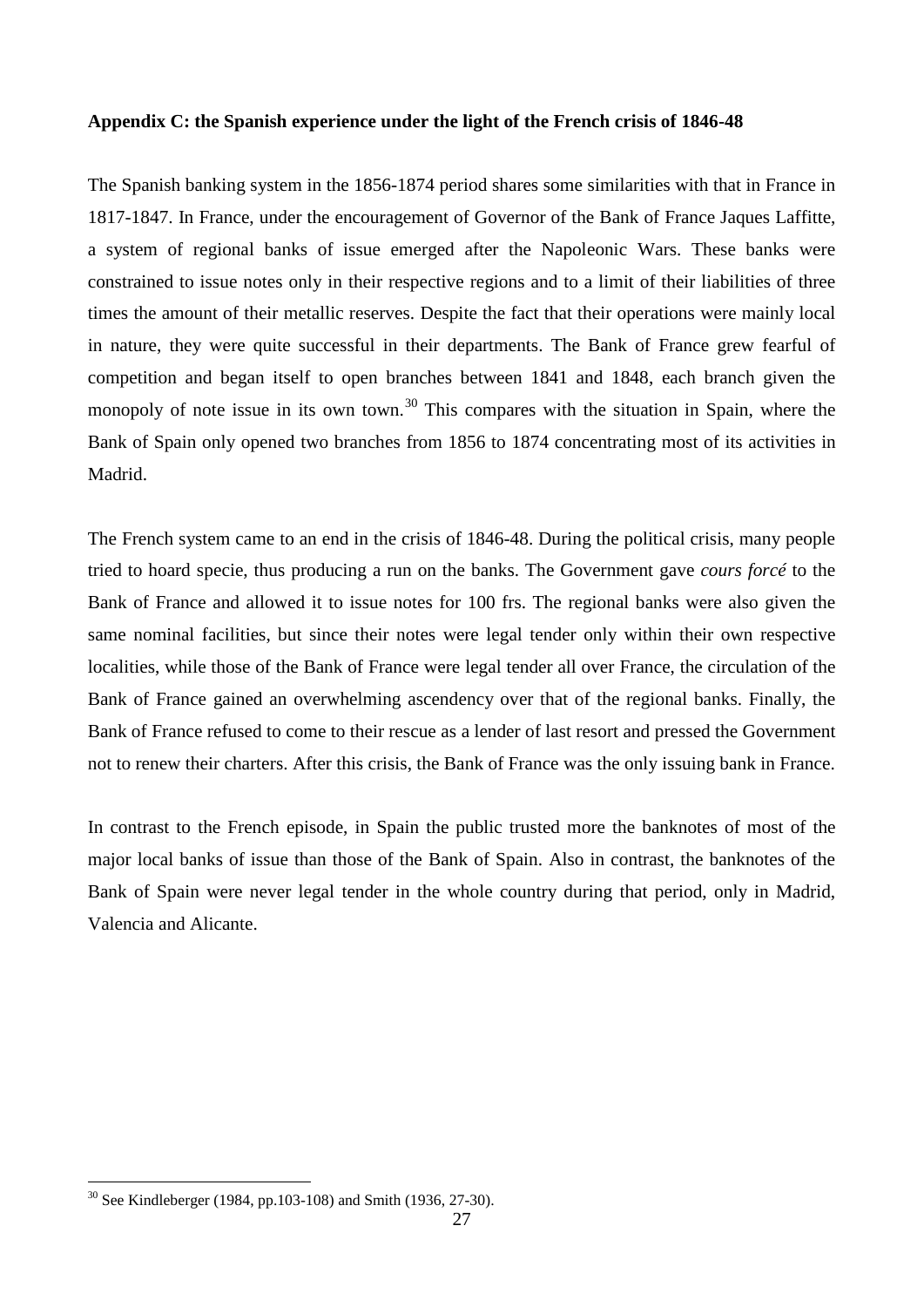## **Tables and Figures**

|                                                                               | Banks of issue | Sociedades de Credito | Total <sup>*</sup> |  |  |
|-------------------------------------------------------------------------------|----------------|-----------------------|--------------------|--|--|
| 1856                                                                          | 4              | 6                     | 13                 |  |  |
| 1857                                                                          | 10             | 6                     | 19                 |  |  |
| 1858                                                                          | 10             | 7                     | 20                 |  |  |
| 1859                                                                          | 10             | 7                     | 20                 |  |  |
| 1860                                                                          | 11             | 8                     | 22                 |  |  |
| 1861                                                                          | 11             | 12                    | 26                 |  |  |
| 1862                                                                          | 12             | 17                    | 32                 |  |  |
| 1863                                                                          | 14             | 20                    | 37                 |  |  |
| 1864                                                                          | 21             | 34                    | 57                 |  |  |
| 1865                                                                          | 21             | 35                    | 58                 |  |  |
| 1866                                                                          | 21             | 32                    | 54                 |  |  |
| 1867                                                                          | 21             | 26                    | 47                 |  |  |
| 1868                                                                          | 20             | 21                    | 41                 |  |  |
| 1869                                                                          | 19             | 14                    | 33                 |  |  |
| 1870                                                                          | 16             | 14                    | 30                 |  |  |
| 1871                                                                          | 16             | 14                    | 32                 |  |  |
| 1872                                                                          | 16             | 14                    | 34                 |  |  |
| 1873                                                                          | 16             | 13                    | 33                 |  |  |
| Source: Tortella, (1973, p. 9). Total includes other joint-stock banks but no |                |                       |                    |  |  |
| cajas de ahorros                                                              |                |                       |                    |  |  |

Table 1. Number of joint-stock banks(banks of issue, *Sociedades de Credito* and other institutions)

Table 2. Entries of foreign capital in the Spanish economy (1856-1873). Million of current pts.

|      | Railways | Banking | Mining | Industry | Other | Subtotal | Public Debt | <b>Total</b> |
|------|----------|---------|--------|----------|-------|----------|-------------|--------------|
| 1856 | 21.3     | 42.3    | 3.0    |          |       | 66.6     |             | 66.6         |
| 1857 | 92.0     | 14.2    | 0.3    |          |       | 106.5    |             | 106.5        |
| 1858 | 144.7    | 11.7    | 0.3    |          |       | 156.7    |             | 156.7        |
| 1859 | 167.8    | 10.7    | 0.4    |          |       | 178.9    |             | 178.9        |
| 1860 | 190.3    |         | 0.3    |          |       | 190.6    |             | 190.6        |
| 1861 | 79.3     | 9.5     | 3.5    |          |       | 92.3     |             | 92.3         |
| 1862 | 216      | 5.7     | 3.5    |          |       | 225.2    |             | 225.2        |
| 1863 | 170.8    | 45.6    | 3.5    |          |       | 219.9    |             | 219.9        |
| 1864 | 112.5    | $-10.5$ | 3.5    |          |       | 105.5    |             | 105.5        |
| 1865 | 20.9     |         | 6.3    |          |       | 27.2     |             | 27.2         |
| 1866 | 6.6      |         | 3.5    |          |       | 10.1     |             | 10.1         |
| 1867 | 17.5     |         | 3.5    |          |       | 21.0     |             | 21.0         |
| 1868 | 38.8     | $-27.1$ | 3.5    |          |       | 15.2     | 356.5       | 371.7        |
| 1869 | 38.8     | $-10.6$ | 4.1    |          |       | 32.3     |             | 32.3         |
| 1870 | 38.8     | $-31.5$ | 3.5    |          |       | 10.8     |             | 10.8         |
| 1871 | 38.8     |         | 4.3    | 4.4      |       | 47.5     |             | 47.5         |
| 1872 | 31.1     |         | 12.6   | 13.2     | 8.4   | 65.3     | 217.2       | 282.5        |
| 1873 | 31.1     | $-11.3$ | 28     | 53       | 7.4   | 108.2    | 236.3       | 344.5        |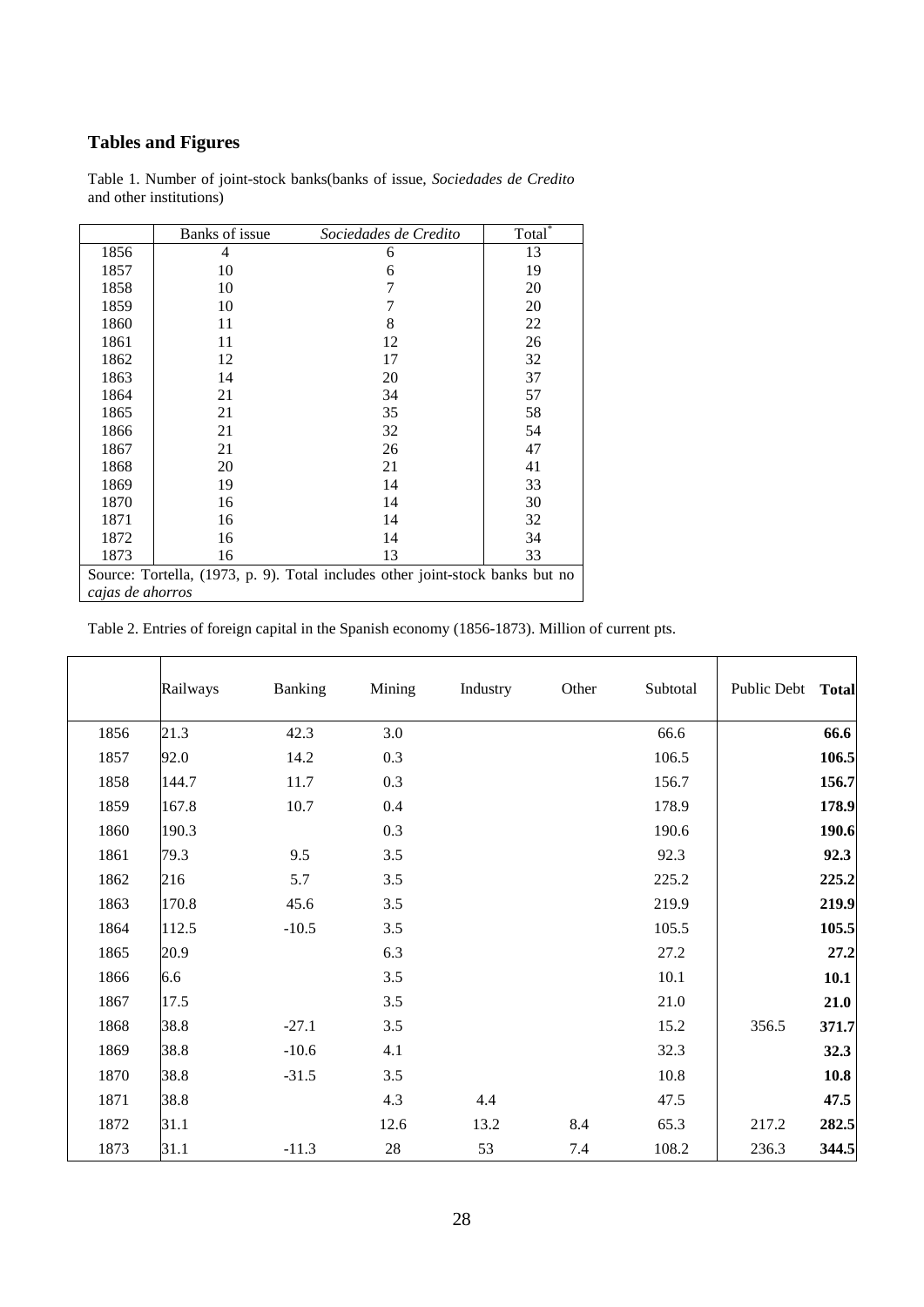|      | Railways | Banking | Mining and<br>Metallurgy | Others | Public Debt | <b>Total</b> |
|------|----------|---------|--------------------------|--------|-------------|--------------|
| 1850 |          |         |                          |        | 50.3        | 50.3         |
| 1851 |          |         | 0.1                      |        | 44.4        | 44.5         |
| 1852 |          |         | 0.1                      |        | 43.2        | 43.3         |
| 1853 |          |         | 0.1                      |        | 16.8        | 16.9         |
| 1854 |          |         | 0.2                      |        | 16.8        | 17.0         |
| 1855 |          |         | 0.2                      |        | 15.6        | 15.8         |
| 1856 |          | 3.9     | 0.6                      |        | 16.4        | 20.9         |
| 1857 | 5.4      | 3.4     | 0.6                      |        | 17          | 26.4         |
| 1858 | 10.9     | 15.5    | 0.6                      |        | 18.4        | 45.4         |
| 1859 | 14.3     | 5.9     | 0.6                      |        | 19.6        | 40.4         |
| 1860 | 18.7     | 7.9     | 0.7                      |        | 19.3        | 46.6         |
| 1861 | 18.9     | 5.8     | 0.7                      |        | 19.8        | 45.2         |
| 1862 | 19.6     | 14.6    | $\,1$                    |        | 19.9        | 55.1         |
| 1863 | 19.6     | 21.6    | 1.2                      |        | 21.1        | 63.5         |
| 1864 | 9.8      | 13.0    | 1.5                      |        | 21.1        | 45.4         |
| 1865 | 35.3     | 9.7     | 1.9                      |        | 22.3        | 69.2         |
| 1866 | 33.6     | 4.9     | 2.2                      |        | 22.3        | 63.0         |
| 1867 | 33.5     |         | 2.5                      |        | 23.5        | 59.5         |
| 1868 | 31.7     |         | 2.7                      |        | 38.7        | 73.1         |
| 1869 | 28.1     | 4.1     | $\overline{3}$           |        | 74.5        | 109.7        |
| 1870 | 34.0     | 5.6     | 3.3                      |        | 74.5        | 117.4        |
| 1871 | 40.1     | 7.6     | 4.8                      | 0.4    | 75.9        | 128.8        |
| 1872 | 40.2     | 7.6     | 6                        | 2.1    | 91.5        | 147.4        |
| 1873 | 47.2     | 6.5     | 8.7                      | 11.7   | 77.7        | 151.8        |
| 1874 | 48.9     | 14.0    | 9.9                      | 20.8   |             | 93.6         |

Table 3. Payments to foreign capital of the Spanish economy (1856-1873). Million of current pts.

Table 4. Decomposition of the performance of the system of Banks of Issue. Million of current pts.

|                  |       |       |           | Percentage | Surviving | <b>Bankrupt</b> | Bank of |
|------------------|-------|-------|-----------|------------|-----------|-----------------|---------|
|                  | 1863  | 1866  | 1866-1863 | Change     | banks     | banks           | Spain   |
| Credit           | 191.1 | 168.4 | $-22.7$   | $-0.12$    | 0.43      | 0.25            | 0.32    |
| <b>Banknotes</b> | 17.8  | 89.8  | $-28.1$   | $-0.24$    | $-0.17$   | 0.33            | 0.85    |
| <b>Deposits</b>  | 76.4  | 47.   | $-29.1$   | $-0.38$    | $-0.43$   | 0.09            | 1.33    |

Table 5. Bank of Spain. Regressions between the share of Public Assets over Total Assets (independent variable) and the Liquidity and the Reserve ratios. Quarterly data 1860-1870. Standard errors in parenthesis. Source: Bank of Spain archives.

|             |                      | <b>Liquidity Ratio</b> | Reserve Ratio        |                    |  |
|-------------|----------------------|------------------------|----------------------|--------------------|--|
|             | 1860-1870            | 1864-1870              | 1860-1870            | 1864-1870          |  |
| constant    | $41.40***$<br>(4.96) | $57.19***$ (6.27)      | 98.33***<br>(11.84)  | $156.50***(16.79)$ |  |
| coefficient | $-0.28***$<br>(0.09) | $-0.54***(0.11)$       | $-0.95***$<br>(0.22) | $-1.88***(0.29)$   |  |
|             |                      |                        |                      |                    |  |
|             | 0.19                 | 0.50                   | 0.31                 | 0.62               |  |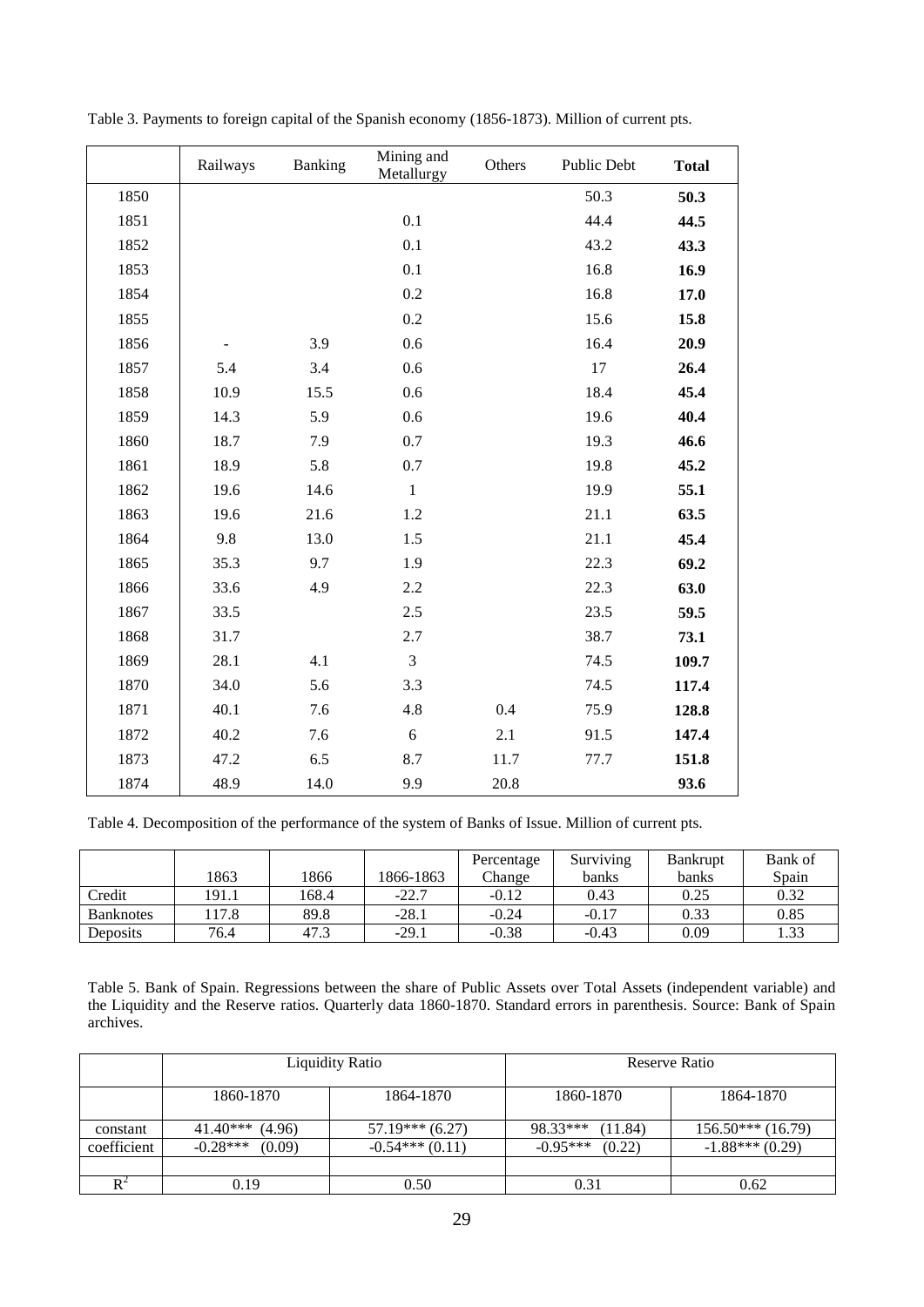

Figure 1: Real GDP growth rate in Spain (y-o-y) (1856-1873). Source: Prados de la Escosura (2003).



Figure 2: Discount rates (April 1861- December 1869). Source: NBER Macrohistory database and Bank of Spain archives.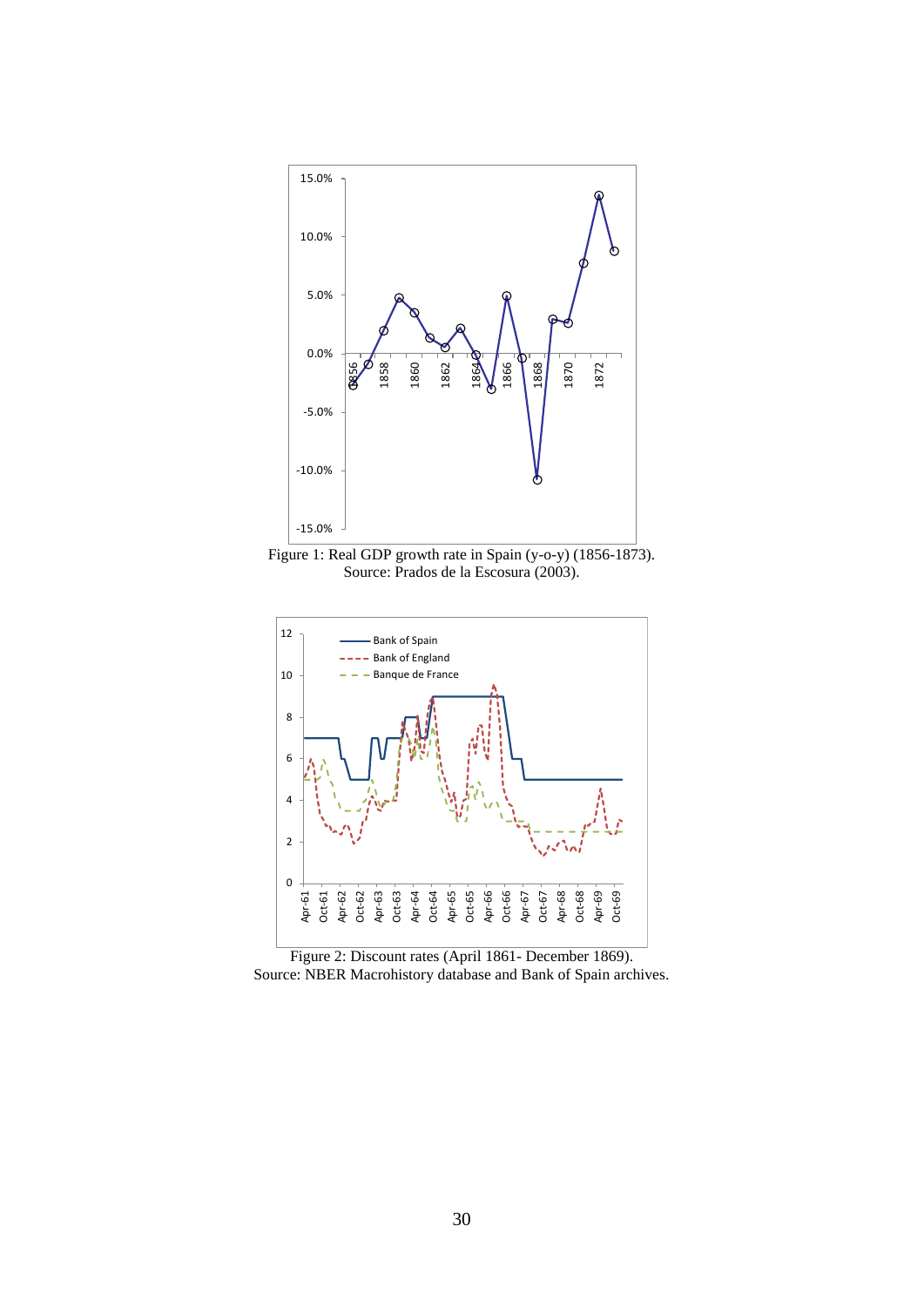

Figure 3: Entries of foreign capital in the Spanish economy (1856-1873), except public debt. Million of current pts. Source: See the text.



Figure 4: The capital account balance (1856-1873). Million of current pts (lhs) and % GDP (rhs). Source: See the text.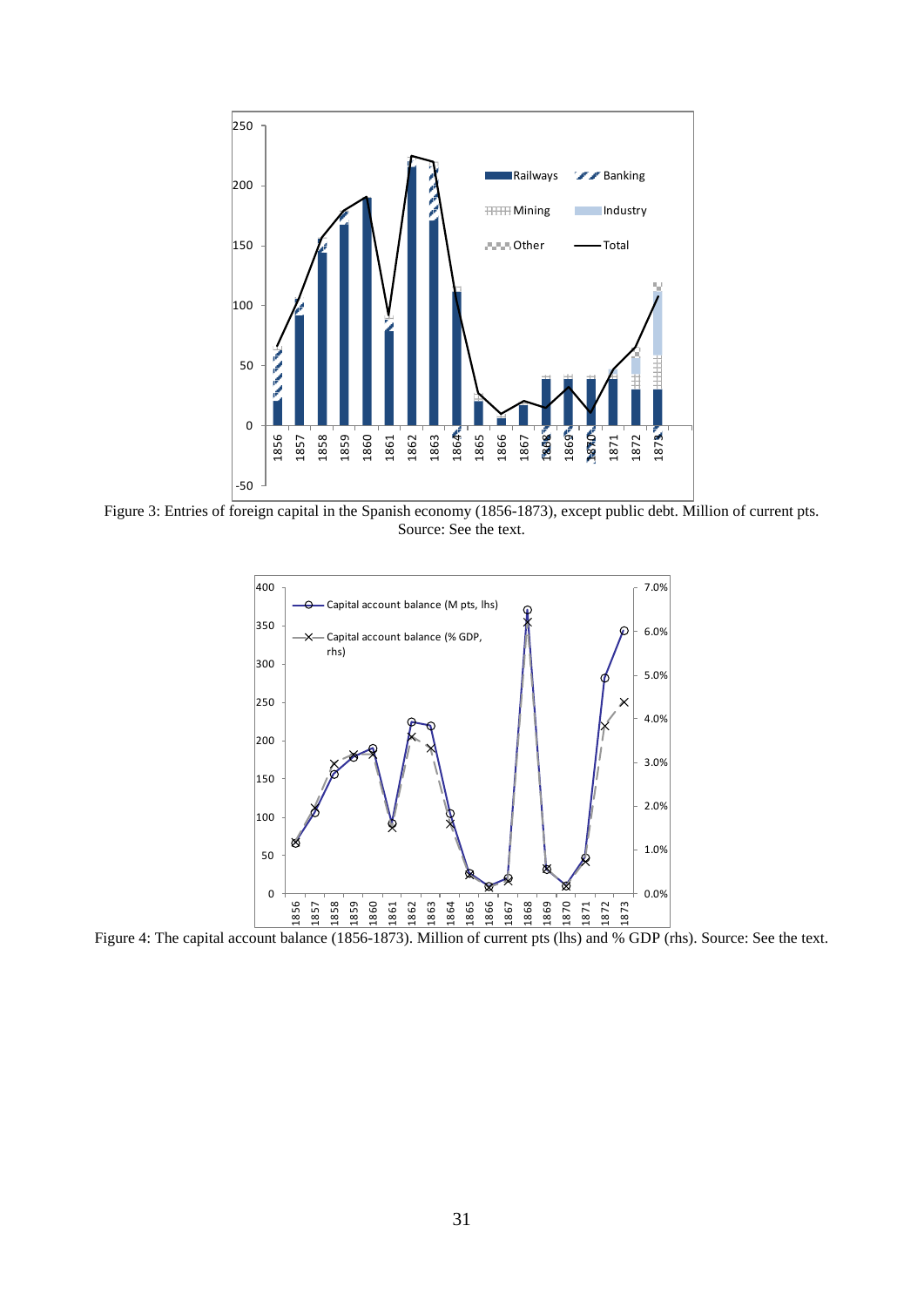

Figure 5: Payments to foreign capital of the Spanish economy (1856-1873). Million of current pts. Source: See the text.



Figure 6: The current account balance (1856-1873) Million of current pts (lhs) and % GDP (rhs). Source: See the text.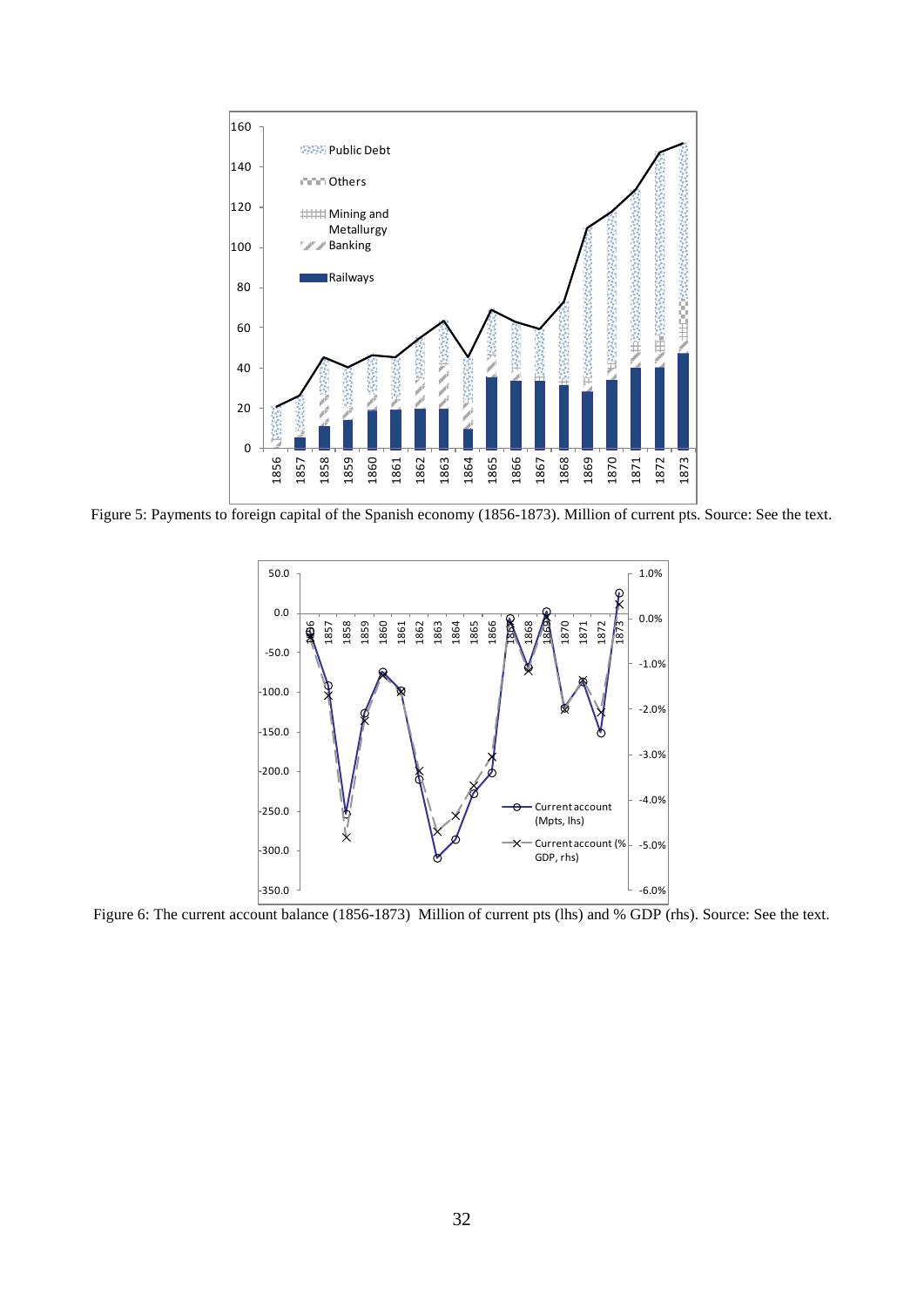

Figure 7: Variation in foreign reserves (1856-1873) compared to changes in the stock of metallic currency from Tortella (1982). Source: See the text.



Figure 8: Average responses across banks of issues in the period 1856. The grey bands denote plus/minus half standard error around the average. Source: See the text.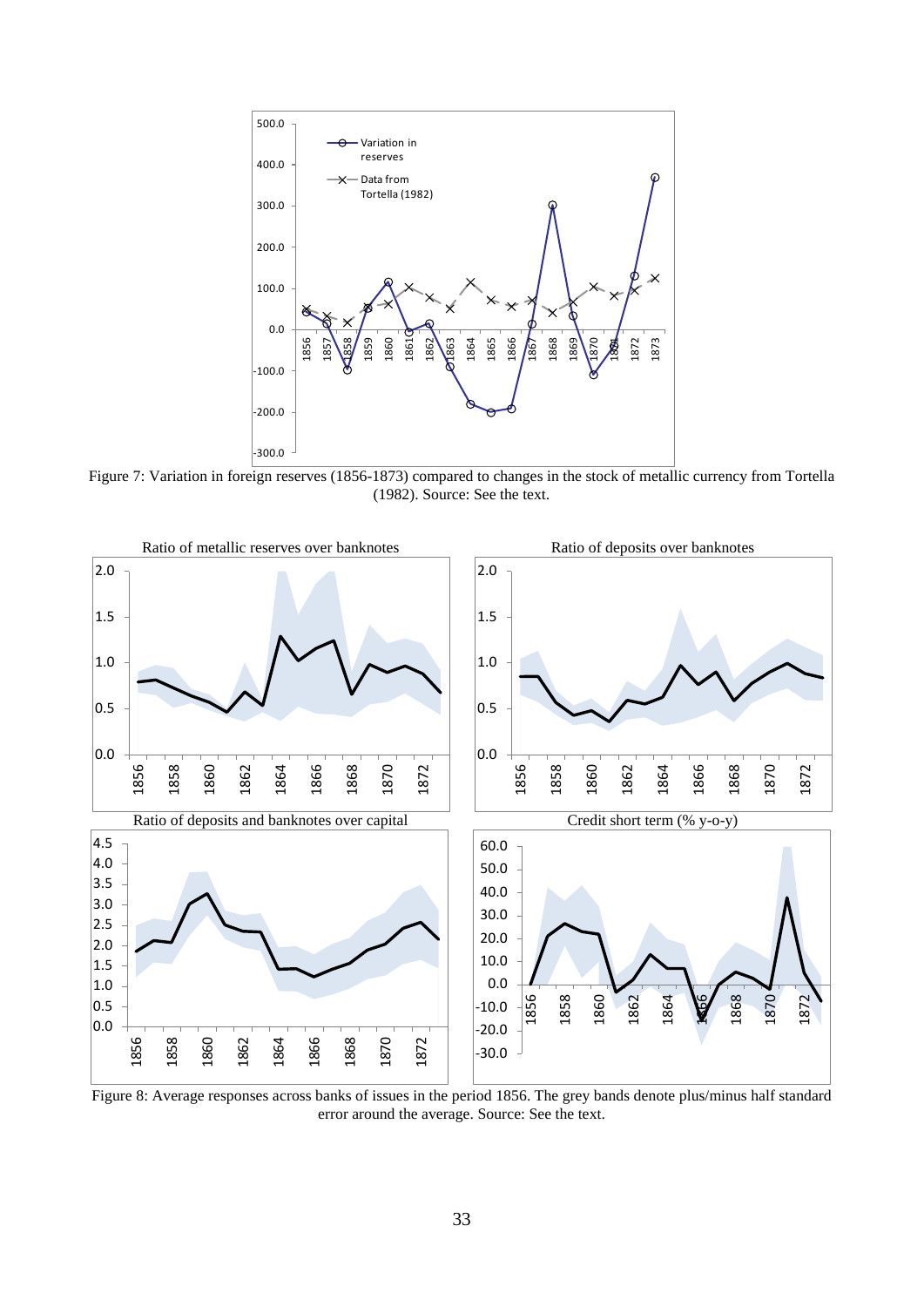

Figure 9: Type I banks (created before 1862 and not bankrupt during the crisis). Million pts. Source: P. Schwartz (1970), Appendix A.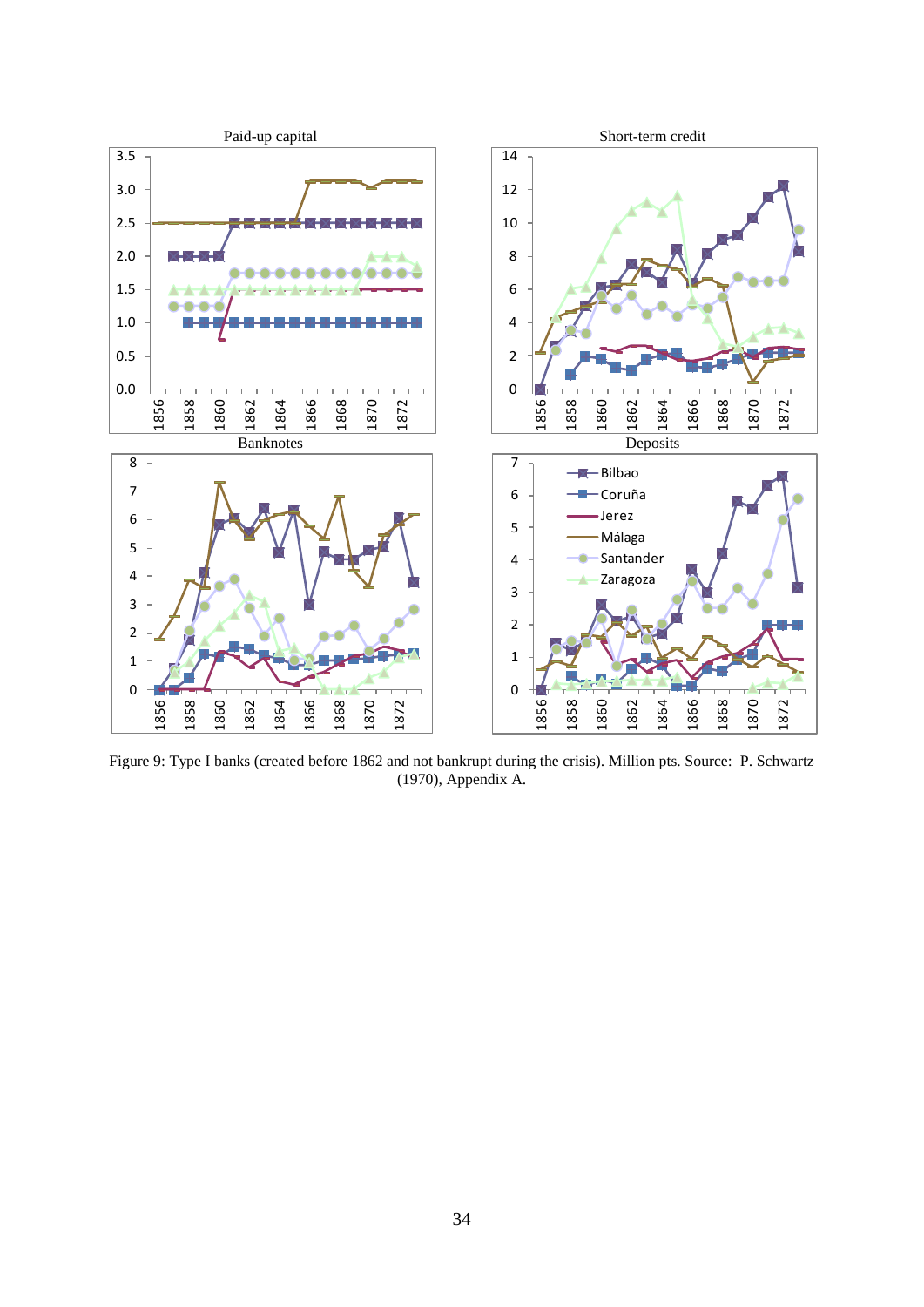

Figure 10: Type II banks (bankrupt during the crises). Million pts. Source: P. Schwartz (1970), Appendix A.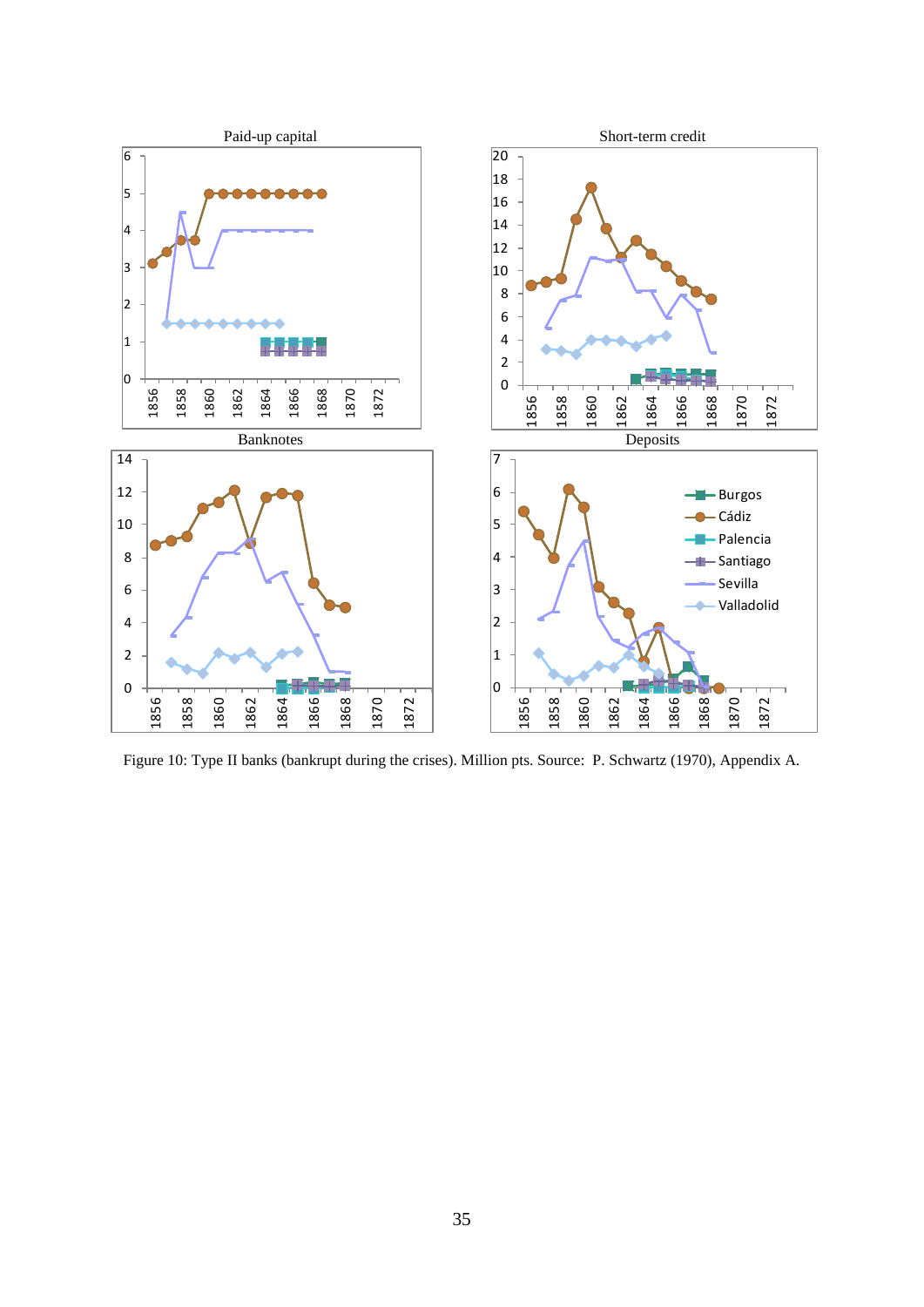

Figure 11: Type III banks (created after 1862 and not bankrupt during the crisis). Million pts. Source: P. Schwartz (1970), Appendix A.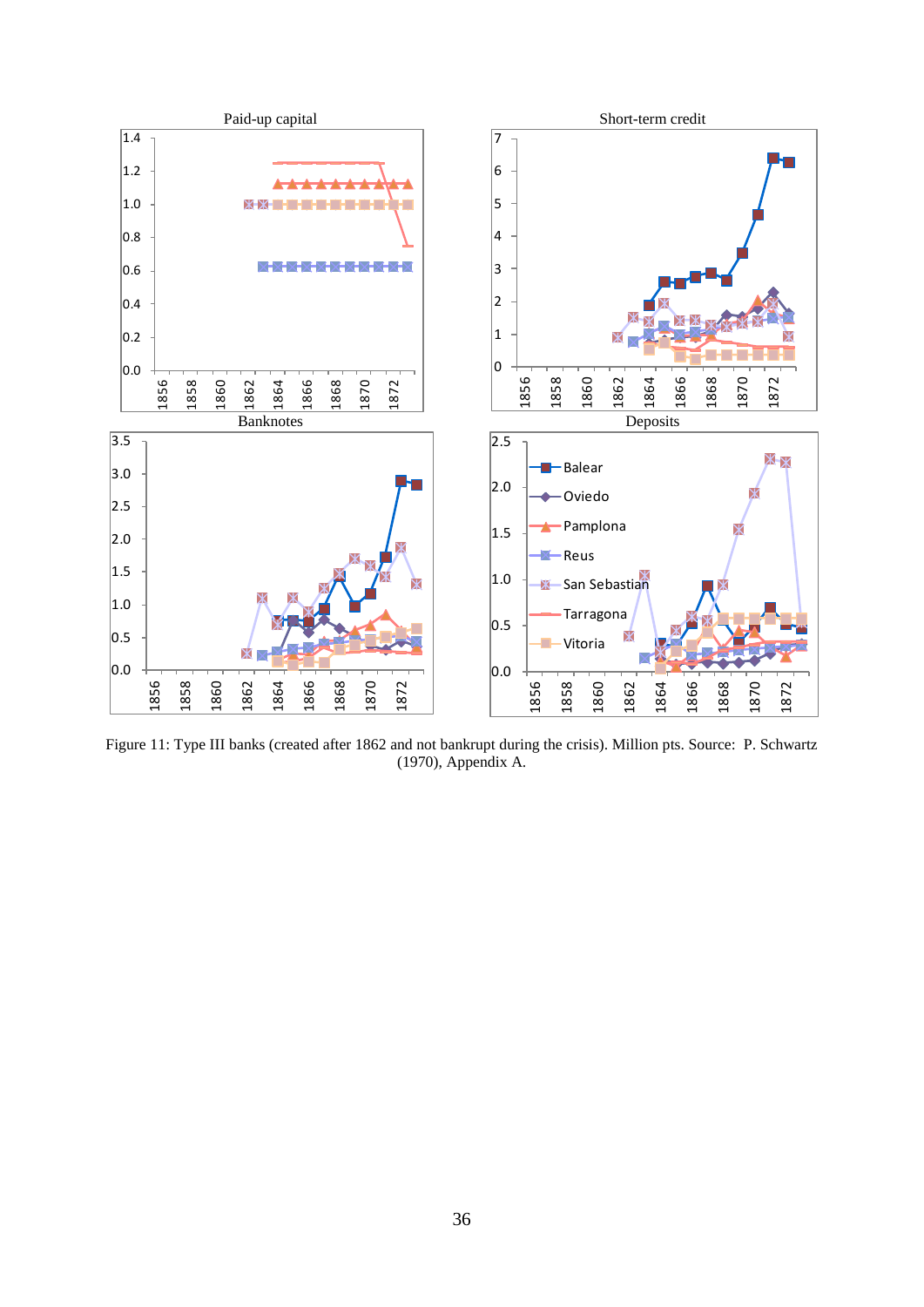

Figure 12: Type IV banks (large banks). Million pts. Source: P. Schwartz (1970), Appendix A.